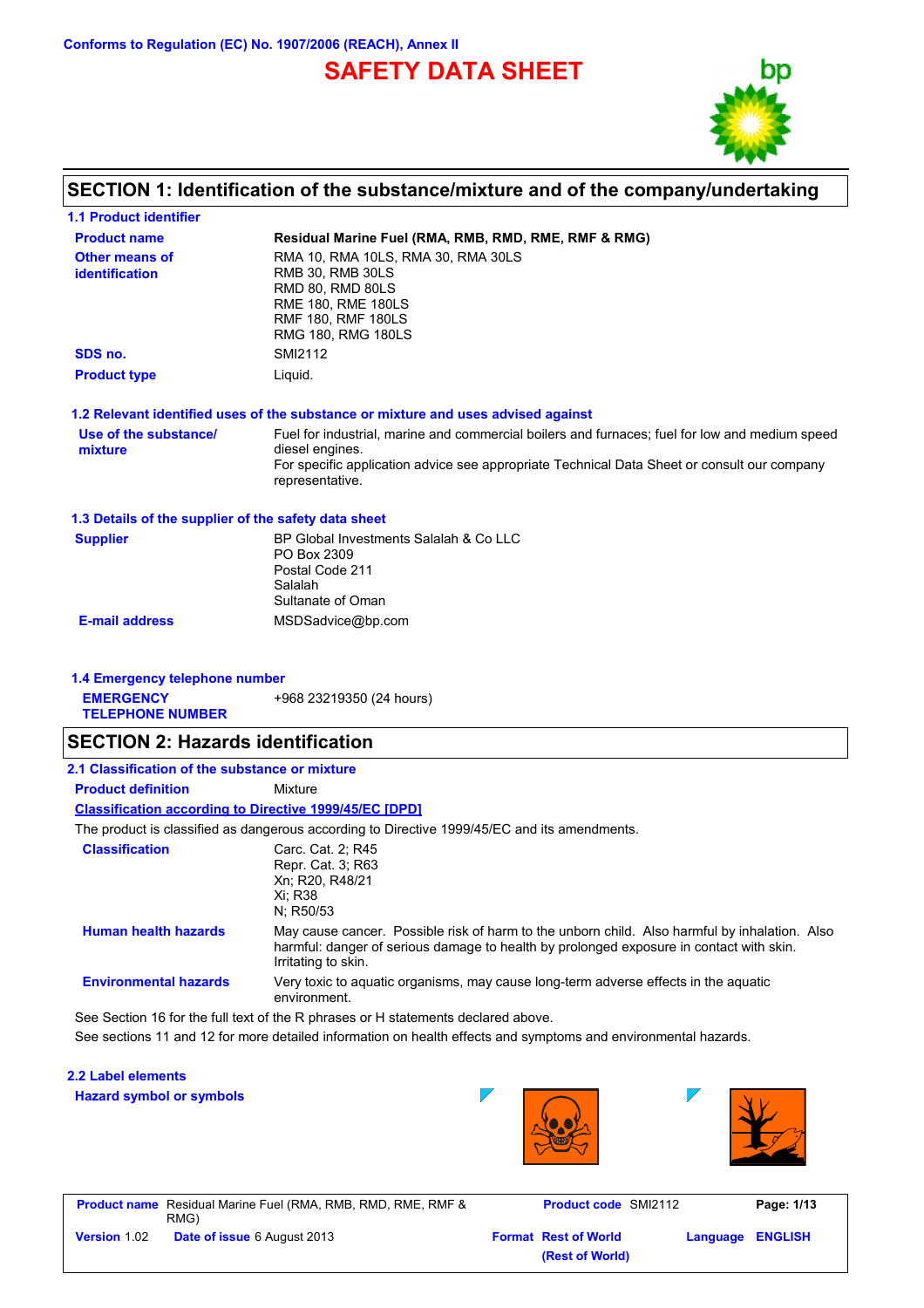| <b>SECTION 2: Hazards identification</b>                             |                                                                                                                                                                                                                                                                                                                                                                                                                                                                                                                                                                                                                                                        |
|----------------------------------------------------------------------|--------------------------------------------------------------------------------------------------------------------------------------------------------------------------------------------------------------------------------------------------------------------------------------------------------------------------------------------------------------------------------------------------------------------------------------------------------------------------------------------------------------------------------------------------------------------------------------------------------------------------------------------------------|
| <b>Indication of danger</b>                                          | Dangerous for the<br>environment                                                                                                                                                                                                                                                                                                                                                                                                                                                                                                                                                                                                                       |
| <b>Risk phrases</b>                                                  | R45- May cause cancer.<br>R63- Possible risk of harm to the unborn child.<br>R20- Also harmful by inhalation.<br>R48/21- Also harmful: danger of serious damage to health by prolonged exposure in contact<br>with skin.<br>R38- Irritating to skin.<br>R50/53- Very toxic to aquatic organisms, may cause long-term adverse effects in the aquatic<br>environment.                                                                                                                                                                                                                                                                                    |
| <b>Safety phrases</b>                                                | S53- Avoid exposure - obtain special instructions before use.<br>S23- Do not breathe gas/fumes/vapour/spray.<br>S24- Avoid contact with skin.<br>S36/37- Wear suitable protective clothing and gloves.<br>S45- In case of accident or if you feel unwell, seek medical advice immediately (show the label<br>where possible).<br>S61- Avoid release to the environment. Refer to special instructions/safety data sheet.                                                                                                                                                                                                                               |
| <b>Hazardous ingredients</b>                                         | <b>Fuel oil</b> , residual<br>Fuels, diesel                                                                                                                                                                                                                                                                                                                                                                                                                                                                                                                                                                                                            |
| <b>Supplemental label</b><br>elements                                | Not applicable.                                                                                                                                                                                                                                                                                                                                                                                                                                                                                                                                                                                                                                        |
| <b>Special packaging requirements</b>                                |                                                                                                                                                                                                                                                                                                                                                                                                                                                                                                                                                                                                                                                        |
| <b>Containers to be fitted</b><br>with child-resistant<br>fastenings | Not applicable.                                                                                                                                                                                                                                                                                                                                                                                                                                                                                                                                                                                                                                        |
| <b>Tactile warning of danger</b>                                     | Not applicable.                                                                                                                                                                                                                                                                                                                                                                                                                                                                                                                                                                                                                                        |
| 2.3 Other hazards                                                    |                                                                                                                                                                                                                                                                                                                                                                                                                                                                                                                                                                                                                                                        |
| Other hazards which do<br>not result in classification               | Will cause burns if hot material contacts eyes.<br>Will cause burns if hot material contacts skin.<br>This material can contain hydrogen sulphide $(H_2S)$ , a very toxic and extremely flammable gas.<br>This material may contain significant quantities of polycyclic aromatic hydrocarbons (PCAs),<br>some of which have been shown by experimental studies to induce skin cancer.<br>Note: High Pressure Applications<br>Injections through the skin resulting from contact with the product at high pressure constitute a<br>major medical emergency.<br>See 'Notes to physician' under First-Aid Measures, Section 4 of this Safety Data Sheet. |

# **SECTION 3: Composition/information on ingredients**

**Substance/mixture Mixture** 

May Contain: Naphthalene, Sulphur or Sulfur, Hydrogen Sulphide (H2S)

|                                   | <b>Classification</b> |               |                                                                               |                                                                                                                               |             |  |  |
|-----------------------------------|-----------------------|---------------|-------------------------------------------------------------------------------|-------------------------------------------------------------------------------------------------------------------------------|-------------|--|--|
| <b>Product/ingredient</b><br>name | CAS no.               | $\frac{9}{6}$ | 67/548/EEC                                                                    | <b>Regulation (EC) No.</b><br>1272/2008 [CLP]                                                                                 | <b>Type</b> |  |  |
| Fuel oil, residual                | 68476-33-5            | $40 - 100$    | Carc. Cat. 2; R45<br>Repr. Cat. 3; R63<br>Xn: R20, R48/21<br>R66<br>N: R50/53 | Acute Tox. 4, H332<br>Carc. 1B, H350<br>Repr. 2, H361d<br>STOT RE 2, H373<br>Aquatic Chronic 1, H410                          | [1] [2]     |  |  |
| Fuels, diesel                     | 68334-30-5            | $0 - 60$      | Carc. Cat. 3; R40<br>Xn; R20, R65<br>Xi: R38<br>N: R51/53                     | Acute Tox. 4, H332<br>Skin Irrit. 2, H315<br>Carc. 2, H351<br>STOT RE 2, H373<br>Asp. Tox. 1, H304<br>Aquatic Chronic 2. H411 | [1] [2]     |  |  |

**See Section 16 for the full text of the R-phrases declared above.**

#### **See Section 16 for the full text of the H statements declared above.**

**Type** 

 $\boxed{1}$  Substance classified with a health or environmental hazard

[2] Substance with a workplace exposure limit

[3] Substance meets the criteria for PBT according to Regulation (EC) No. 1907/2006, Annex XIII

[4] Substance meets the criteria for vPvB according to Regulation (EC) No. 1907/2006, Annex XIII

[5] Substance of equivalent concern

| <b>Product name</b> Residual Marine Fuel (RMA, RMB, RMD, RME, RMF &<br>RMG) | <b>Product code SMI2112</b>                    | Page: 2/13              |
|-----------------------------------------------------------------------------|------------------------------------------------|-------------------------|
| <b>Date of issue 6 August 2013</b><br><b>Version 1.02</b>                   | <b>Format Rest of World</b><br>(Rest of World) | <b>Language ENGLISH</b> |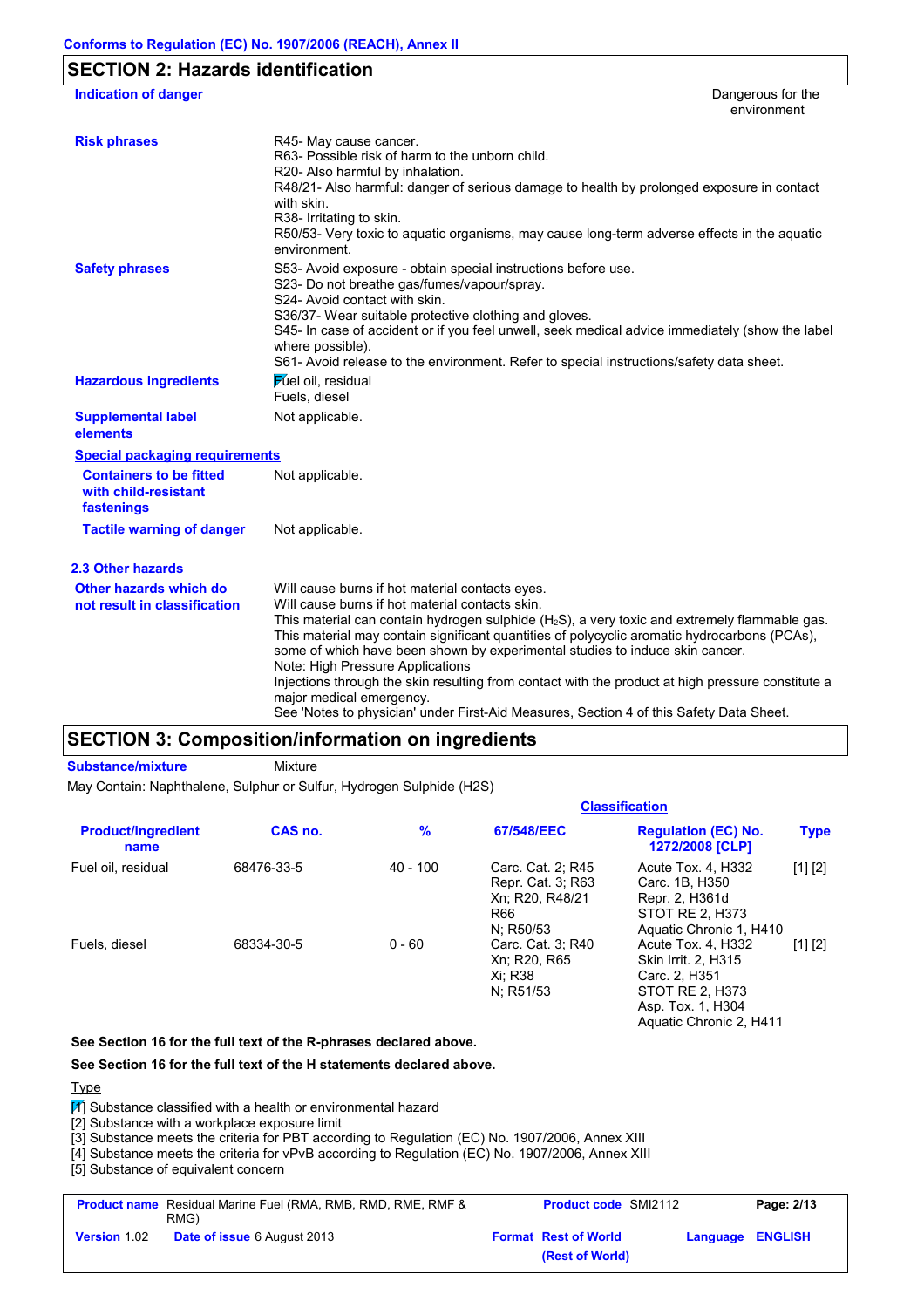# **SECTION 3: Composition/information on ingredients**

Occupational exposure limits, if available, are listed in Section 8.

# **SECTION 4: First aid measures**

| 4.1 Description of first aid measures |                                                                                                                                                                                                                                                                                                                                                                                                                                                                                                                                                                                                                                                                                                                                                                                                       |
|---------------------------------------|-------------------------------------------------------------------------------------------------------------------------------------------------------------------------------------------------------------------------------------------------------------------------------------------------------------------------------------------------------------------------------------------------------------------------------------------------------------------------------------------------------------------------------------------------------------------------------------------------------------------------------------------------------------------------------------------------------------------------------------------------------------------------------------------------------|
| <b>Eye contact</b>                    | Hot product - Flood with water to dissipate heat. In the event of any product remaining, do not<br>try to remove it other than by continued irrigation with water. Obtain medical attention<br>immediately.<br>Cold product - Wash eye thoroughly with copious quantities of water, ensuring eyelids are held<br>open. Obtain medical advice if any pain or redness develops or persists.                                                                                                                                                                                                                                                                                                                                                                                                             |
| <b>Skin contact</b>                   | Hot Product - Flood skin with cold water to dissipate heat, cover with clean cotton or gauze,<br>obtain medical advice immediately.<br>Cold Product - Wash contaminated skin with soap and water. Remove contaminated clothing<br>and wash underlying skin as soon as reasonably practicable.<br>Never use gasoline, kerosene or other solvents to remove product from skin or clothing.                                                                                                                                                                                                                                                                                                                                                                                                              |
| <b>Inhalation</b>                     | Get medical attention immediately. If inhaled, remove to fresh air. It may be dangerous to the<br>person providing aid to give mouth-to-mouth resuscitation. If not breathing, if breathing is<br>irregular or if respiratory arrest occurs, provide artificial respiration or oxygen by trained<br>personnel.                                                                                                                                                                                                                                                                                                                                                                                                                                                                                        |
|                                       | <b>EXPOSURE TO HYDROGEN SULPHIDE:</b><br>Casualties suffering ill effects as a result of exposure to hydrogen sulphide should be<br>immediately removed to fresh air and medical assistance obtained without delay. If exposure to<br>vapour, mists or fumes causes drowsiness, headache, blurred vision or irritation of the eyes,<br>nose or throat, remove immediately to fresh air. Keep patient warm and at rest. If any<br>symptoms persist obtain medical advice. Unconscious casualties must be placed in the<br>recovery position. Monitor breathing and pulse rate and if breathing has failed, or is deemed<br>inadequate, respiration must be assisted, preferably by the mouth to mouth method.<br>Administer external cardiac massage if necessary. Seek medical attention immediately. |
| <b>Ingestion</b>                      | Get medical attention immediately. Do not induce vomiting unless directed to do so by medical<br>personnel. Never give anything by mouth to an unconscious person. If unconscious, place in<br>recovery position and get medical attention immediately.                                                                                                                                                                                                                                                                                                                                                                                                                                                                                                                                               |
| <b>Protection of first-aiders</b>     | No action shall be taken involving any personal risk or without suitable training. If it is<br>suspected that fumes are still present, the rescuer should wear an appropriate mask or self-<br>contained breathing apparatus. It may be dangerous to the person providing aid to give mouth-<br>to-mouth resuscitation. Wash contaminated clothing thoroughly with water before removing it,<br>or wear gloves.                                                                                                                                                                                                                                                                                                                                                                                       |

#### **4.2 Most important symptoms and effects, both acute and delayed**

See Section 11 for more detailed information on health effects and symptoms.

#### **4.3 Indication of any immediate medical attention and special treatment needed**

| <b>Notes to physician</b> | Treatment should in general be symptomatic and directed to relieving any effects.<br>Inhalation of hydrogen sulphide may cause central respiratory depression leading to coma and<br>death. It is irritant to the respiratory tract causing chemical pneumonitis and pulmonary<br>oedema. The onset of pulmonary oedema may be delayed for 24 to 48 hours. Treat with<br>oxygen and ventilate as appropriate. Administer broncho-dilators if indicated and consider<br>administration of corticosteroids. Keep casualty under surveillance for 48 hours in case<br>pulmonary oedema develops.<br>Note: High Pressure Applications<br>Injections through the skin resulting from contact with the product at high pressure constitute a<br>major medical emergency. Injuries may not appear serious at first but within a few hours tissue<br>becomes swollen, discoloured and extremely painful with extensive subcutaneous necrosis.<br>Surgical exploration should be undertaken without delay. Thorough and extensive debridement<br>of the wound and underlying tissue is necessary to minimise tissue loss and prevent or limit<br>permanent damage. Note that high pressure may force the product considerable distances<br>along tissue planes. |
|---------------------------|--------------------------------------------------------------------------------------------------------------------------------------------------------------------------------------------------------------------------------------------------------------------------------------------------------------------------------------------------------------------------------------------------------------------------------------------------------------------------------------------------------------------------------------------------------------------------------------------------------------------------------------------------------------------------------------------------------------------------------------------------------------------------------------------------------------------------------------------------------------------------------------------------------------------------------------------------------------------------------------------------------------------------------------------------------------------------------------------------------------------------------------------------------------------------------------------------------------------------------------------------------|
|---------------------------|--------------------------------------------------------------------------------------------------------------------------------------------------------------------------------------------------------------------------------------------------------------------------------------------------------------------------------------------------------------------------------------------------------------------------------------------------------------------------------------------------------------------------------------------------------------------------------------------------------------------------------------------------------------------------------------------------------------------------------------------------------------------------------------------------------------------------------------------------------------------------------------------------------------------------------------------------------------------------------------------------------------------------------------------------------------------------------------------------------------------------------------------------------------------------------------------------------------------------------------------------------|

# **SECTION 5: Firefighting measures**

| 5.1 Extinguishing media                |                                                                                             |
|----------------------------------------|---------------------------------------------------------------------------------------------|
| <b>Suitable extinguishing</b><br>media | In case of fire, use water fog, foam, dry chemical or carbon dioxide extinguisher or spray. |
| Unsuitable extinguishing<br>media      | Do not use water jet.                                                                       |

#### **5.2 Special hazards arising from the substance or mixture**

|                     | <b>Product name</b> Residual Marine Fuel (RMA, RMB, RMD, RME, RMF &<br>RMG) | <b>Product code SMI2112</b>                    |          | Page: 3/13     |
|---------------------|-----------------------------------------------------------------------------|------------------------------------------------|----------|----------------|
| <b>Version 1.02</b> | <b>Date of issue 6 August 2013</b>                                          | <b>Format Rest of World</b><br>(Rest of World) | Language | <b>ENGLISH</b> |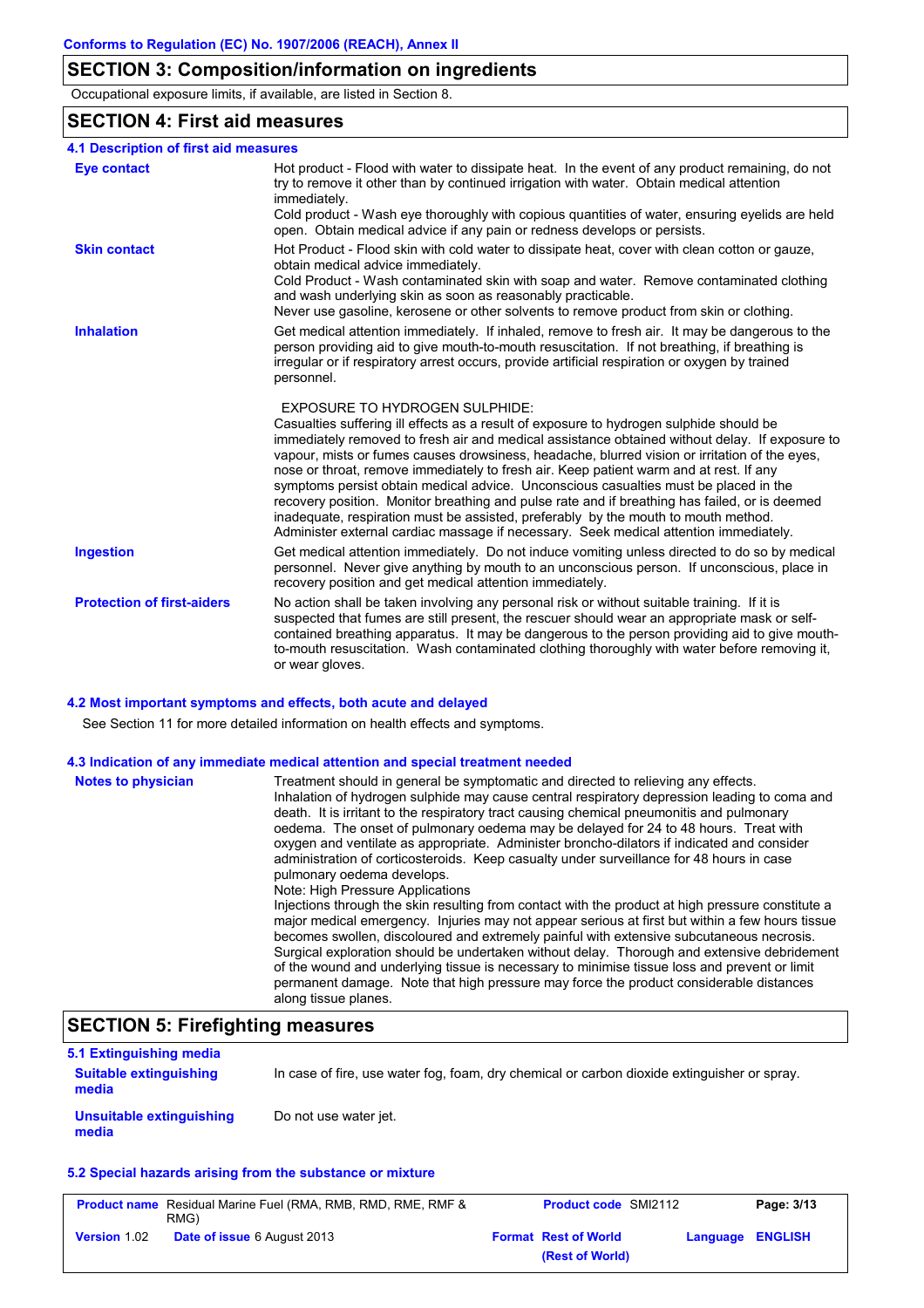#### **SECTION 5: Firefighting measures**

| <b>Hazards from the</b><br>substance or mixture          | Combustible liquid. Avoid spraying directly into storage containers because of the danger of<br>boil-over. In a fire or if heated, a pressure increase will occur and the container may burst, with<br>the risk of a subsequent explosion. Vapours can form explosive mixtures with air. Vapours are<br>heavier than air and can spread along the ground or float on water surfaces to remote ignition<br>sources. Vapours may accumulate in low or confined areas or travel a considerable distance to<br>a source of ignition and flash back. Runoff to sewer may create fire or explosion hazard. Boil-<br>over is the rapid increase in volume caused by the presence of water in hot product and the<br>subsequent overflow from a tank. This substance will float and can be reignited on surface<br>water. |
|----------------------------------------------------------|-------------------------------------------------------------------------------------------------------------------------------------------------------------------------------------------------------------------------------------------------------------------------------------------------------------------------------------------------------------------------------------------------------------------------------------------------------------------------------------------------------------------------------------------------------------------------------------------------------------------------------------------------------------------------------------------------------------------------------------------------------------------------------------------------------------------|
| <b>Hazardous combustion</b><br>products                  | Combustion products may include the following:<br>carbon oxides (CO, CO <sub>2</sub> ) (carbon monoxide, carbon dioxide)<br>sulphur oxides (SO, SO <sub>2</sub> , etc.)<br>Hydrogen Sulphide (H2S)<br>other hazardous substances.                                                                                                                                                                                                                                                                                                                                                                                                                                                                                                                                                                                 |
| 5.3 Advice for firefighters                              |                                                                                                                                                                                                                                                                                                                                                                                                                                                                                                                                                                                                                                                                                                                                                                                                                   |
| <b>Special precautions for</b><br>fire-fighters          | $\blacktriangleright$ fre water contaminated with this material must be contained and prevented from being<br>discharged to any waterway, sewer or drain. First move people out of line-of-sight of the scene<br>and away from windows. This material is very toxic to aquatic organisms. Move containers<br>from fire area if this can be done without risk. No action shall be taken involving any personal<br>risk or without suitable training. Promptly isolate the scene by removing all persons from the<br>vicinity of the incident if there is a fire. Use water spray to keep fire-exposed containers cool.                                                                                                                                                                                             |
| <b>Special protective</b><br>equipment for fire-fighters | Fire-fighters should wear appropriate protective equipment and self-contained breathing<br>apparatus (SCBA) with a full face-piece operated in positive pressure mode. Clothing for fire-<br>fighters (including helmets, protective boots and gloves) conforming to European standard EN<br>469 will provide a basic level of protection for chemical incidents.                                                                                                                                                                                                                                                                                                                                                                                                                                                 |

#### **SECTION 6: Accidental release measures**

#### **6.2 Environmental precautions** Storage tanks must be positioned within a bunded area. Spillages in water or at sea: Depending upon its temperature the product may be liquid, semi-solid or solid. Protect drains from spills and prevent entry of product, since this may result in blockage on cooling. Should blockage occur, notify the appropriate authority immediately. Product less dense than water: In case of small spillages in closed waters (i.e. ports), contain product with floating barriers or other equipment. Collect spilled product by absorbing with specific floating absorbents. If possible, large spillages in open waters should be contained with floating barriers or other mechanical means. If this is not possible, control the spreading of the spillage, and collect the product by skimming or other suitable mechanical means. The use of dispersants should be advised by an expert, and, if required, approved by local authorities. Collect recovered product and other contaminated materials in suitable tanks or containers for recycle, recovery or safe disposal. Product which is denser than water will sink to the bottom, and usually no intervention will be feasible. If possible, collect the product and contaminated materials with mechanical means, and store/dispose of according to relevant regulations. In special situations (to be assessed on case-by-case basis, according to expert judgement and local conditions), excavations of trenches on the bottom to collect the product with sand may be a feasible option. **6.1 Personal precautions, protective equipment and emergency procedures For non-emergency personnel For emergency responders** Eliminate all ignition sources. Immediately contact emergency personnel. No action shall be taken involving any personal risk or without suitable training. Evacuate surrounding areas. Keep unnecessary and unprotected personnel from entering. Do not touch or walk through spilt material. Floors may be slippery; use care to avoid falling. No flares, smoking or flames in hazard area. Do not breathe vapour or mist. Ensure good ventilation. Put on appropriate personal protective equipment. This material can contain hydrogen sulphide  $(H_2S)$ , a very toxic and extremely flammable gas. Entry into a confined space or poorly ventilated area contaminated with vapour, mist or fume is extremely hazardous without the correct respiratory protective equipment and a safe system of work. Wear self-contained positive pressure breathing apparatus (SCBA). Entry into a confined space or poorly ventilated area contaminated with vapour, mist or fume is extremely hazardous without the correct respiratory protective equipment and a safe system of work. Wear self-contained breathing apparatus. Wear a suitable chemical protective suit. Chemical resistant boots. See also the information in "For non-emergency personnel".

#### **6.3 Methods and materials for containment and cleaning up**

|                     | <b>Product name</b> Residual Marine Fuel (RMA, RMB, RMD, RME, RMF &<br>RMG) | <b>Product code SMI2112</b>                    |                         | Page: 4/13 |
|---------------------|-----------------------------------------------------------------------------|------------------------------------------------|-------------------------|------------|
| <b>Version 1.02</b> | <b>Date of issue 6 August 2013</b>                                          | <b>Format Rest of World</b><br>(Rest of World) | <b>Language ENGLISH</b> |            |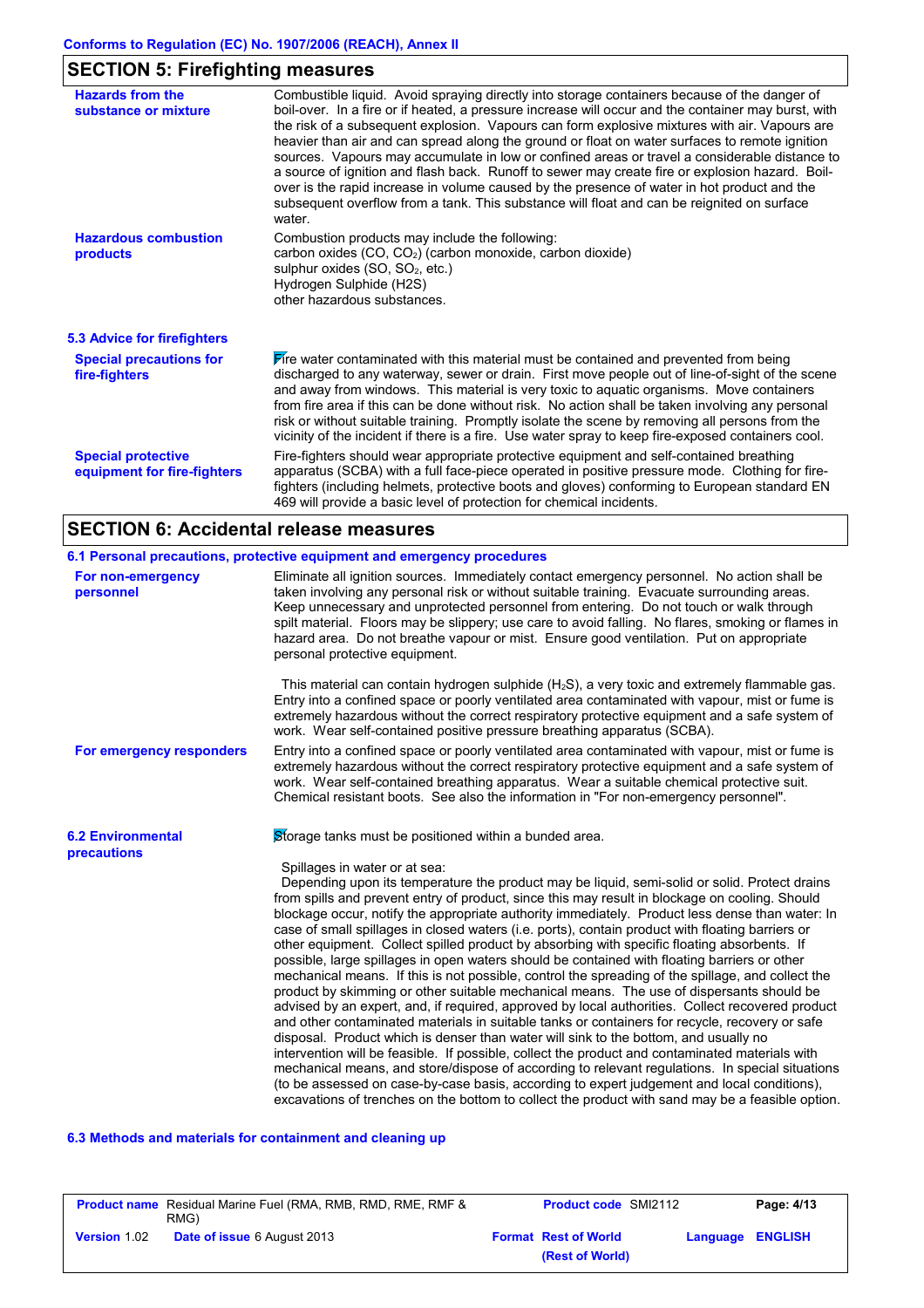# **SECTION 6: Accidental release measures**

| <b>Small spill</b>                        | <b>Eliminate all ignition sources.</b> Stop leak if without risk. Move containers from spill area.<br>Absorb with an inert material and place in an appropriate waste disposal container. Dispose of<br>via a licensed waste disposal contractor.                                                                                                                                                                                                                                                                                                                                                                                                                                                                                                        |
|-------------------------------------------|----------------------------------------------------------------------------------------------------------------------------------------------------------------------------------------------------------------------------------------------------------------------------------------------------------------------------------------------------------------------------------------------------------------------------------------------------------------------------------------------------------------------------------------------------------------------------------------------------------------------------------------------------------------------------------------------------------------------------------------------------------|
| Large spill                               | Eliminate all ignition sources. Immediately contact emergency personnel. Stop leak if without<br>risk. Move containers from spill area. Approach the release from upwind. Prevent entry into<br>sewers, water courses, basements or confined areas. Dike spill area and do not allow product<br>to reach sewage system and surface or ground water. Contain and collect spillage with non-<br>combustible, absorbent material e.g. sand, earth, vermiculite or diatomaceous earth and place<br>in container for disposal according to local regulations. Use spark-proof tools and explosion-<br>proof equipment. Contaminated absorbent material may pose the same hazard as the spilt<br>product. Dispose of via a licensed waste disposal contractor. |
|                                           | Depending upon its temperature the product may be liquid, semi-solid or solid. Protect drains<br>from spills and prevent entry of product, since this may result in blockage on cooling. Should<br>blockage occur, notify the appropriate authority immediately.                                                                                                                                                                                                                                                                                                                                                                                                                                                                                         |
| 6.4 Reference to other<br><b>sections</b> | See Section 1 for emergency contact information.<br>See Section 5 for firefighting measures.<br>See Section 8 for information on appropriate personal protective equipment.<br>See Section 12 for environmental precautions.<br>See Section 13 for additional waste treatment information.                                                                                                                                                                                                                                                                                                                                                                                                                                                               |

# **SECTION 7: Handling and storage**

## **7.1 Precautions for safe handling**

| <b>Protective measures</b>                                                           | Contact with hot product may cause burns. Put on appropriate personal protective equipment.<br>Avoid exposure - obtain special instructions before use. Avoid exposure during pregnancy. Do<br>not get in eyes or on skin or clothing. Do not breathe vapour or mist. Do not ingest. Avoid<br>contact of spilt material and runoff with soil and surface waterways. Use only with adequate<br>ventilation. Wear appropriate respirator when ventilation is inadequate. Keep in the original<br>container or an approved alternative made from a compatible material, kept tightly closed when<br>not in use. Store and use away from heat, sparks, open flame or any other ignition source.<br>Take precautionary measures against electrostatic discharges. To avoid fire or explosion,<br>dissipate static electricity during transfer by earthing and bonding containers and equipment<br>before transferring material. Do not reuse container. Empty containers retain product residue<br>and can be hazardous.                                                                                                                                                                                                                                                                                                                                                                                                                                                                                                                                                                                                                                                                                                                                                                                                                                                                                                                                                                                                                                                                                                                                                                                                                                                                                                                                                     |
|--------------------------------------------------------------------------------------|-------------------------------------------------------------------------------------------------------------------------------------------------------------------------------------------------------------------------------------------------------------------------------------------------------------------------------------------------------------------------------------------------------------------------------------------------------------------------------------------------------------------------------------------------------------------------------------------------------------------------------------------------------------------------------------------------------------------------------------------------------------------------------------------------------------------------------------------------------------------------------------------------------------------------------------------------------------------------------------------------------------------------------------------------------------------------------------------------------------------------------------------------------------------------------------------------------------------------------------------------------------------------------------------------------------------------------------------------------------------------------------------------------------------------------------------------------------------------------------------------------------------------------------------------------------------------------------------------------------------------------------------------------------------------------------------------------------------------------------------------------------------------------------------------------------------------------------------------------------------------------------------------------------------------------------------------------------------------------------------------------------------------------------------------------------------------------------------------------------------------------------------------------------------------------------------------------------------------------------------------------------------------------------------------------------------------------------------------------------------------|
| <b>Advice on general</b><br>occupational hygiene                                     | Eating, drinking and smoking should be prohibited in areas where this material is handled,<br>stored and processed. Wash thoroughly after handling. Remove contaminated clothing and<br>protective equipment before entering eating areas. See also Section 8 for additional<br>information on hygiene measures.                                                                                                                                                                                                                                                                                                                                                                                                                                                                                                                                                                                                                                                                                                                                                                                                                                                                                                                                                                                                                                                                                                                                                                                                                                                                                                                                                                                                                                                                                                                                                                                                                                                                                                                                                                                                                                                                                                                                                                                                                                                        |
|                                                                                      | Regular periodic self inspection of the skin is recommended, especially those areas subject to<br>contamination. In the event of any localised changes in appearance or texture of the skin being<br>noticed, medical advice should be sought without delay.                                                                                                                                                                                                                                                                                                                                                                                                                                                                                                                                                                                                                                                                                                                                                                                                                                                                                                                                                                                                                                                                                                                                                                                                                                                                                                                                                                                                                                                                                                                                                                                                                                                                                                                                                                                                                                                                                                                                                                                                                                                                                                            |
| <b>7.2 Conditions for safe</b><br>storage, including any<br><b>incompatibilities</b> | Do not enter storage tanks. If entry to vessels is necessary, follow permit to work procedures.<br>Electrical equipment should not be used unless it is intrinsically safe (i.e. will not produce<br>sparks). Entry to any tanks or other confined space requires a full risk assessment and<br>appropriate control measures to be put in place in conformance with appropriate regulations<br>and industry practice on confined space entry. Explosive air/vapour mixtures can occur,<br>particularly in unventilated or confined spaces. If hydrogen sulphide is present, the flammable<br>limits can be from 4.3 to 45.5% by volume and its presence may promote the formation of<br>pyrophoric iron compounds. If product comes into contact with hot surfaces, or leaks occur<br>from pressurised fuel pipes, the vapour or mists generated will create a flammability or<br>explosion hazard. Light hydrocarbon vapours can build up in the headspace of tanks. These<br>can cause flammability/explosion hazards even at temperatures below the normal flash point<br>(note: flash point must not be regarded as a reliable indicator of the potential flammability of<br>vapour in tank headspaces). Tank headspaces should always be regarded as potentially<br>flammable and care should be taken to avoid static electrical discharge and all ignition sources<br>during filling, ullaging and sampling from storage tanks. Product contaminated rags, paper or<br>material used to absorb spillages, represent a fire hazard, and should not be allowed to<br>accumulate. Dispose of safely immediately after use. This material can contain hydrogen<br>sulphide $(H_2S)$ , a very toxic and extremely flammable gas. Vapours containing hydrogen<br>sulphide may accumulate during storage or transport and may also be vented during filling of<br>tanks. Hydrogen sulphide has a typical "bad egg" smell but at high concentrations the sense of<br>smell is rapidly lost, therefore do not rely on sense of smell for detecting hydrogen sulphide.<br>Use specially designed measuring instruments for determining its concentration. When the<br>product is pumped (e.g. during filling, discharge or ullaging) and when sampling, there is a risk<br>of static discharge. Ensure equipment used is properly earthed or bonded to the tank structure. |

|                     | <b>Product name</b> Residual Marine Fuel (RMA, RMB, RMD, RME, RMF & | <b>Product code SMI2112</b> |          | Page: 5/13     |
|---------------------|---------------------------------------------------------------------|-----------------------------|----------|----------------|
|                     | RMG)                                                                |                             |          |                |
| <b>Version 1.02</b> | <b>Date of issue 6 August 2013</b>                                  | <b>Format Rest of World</b> | Language | <b>ENGLISH</b> |
|                     |                                                                     | (Rest of World)             |          |                |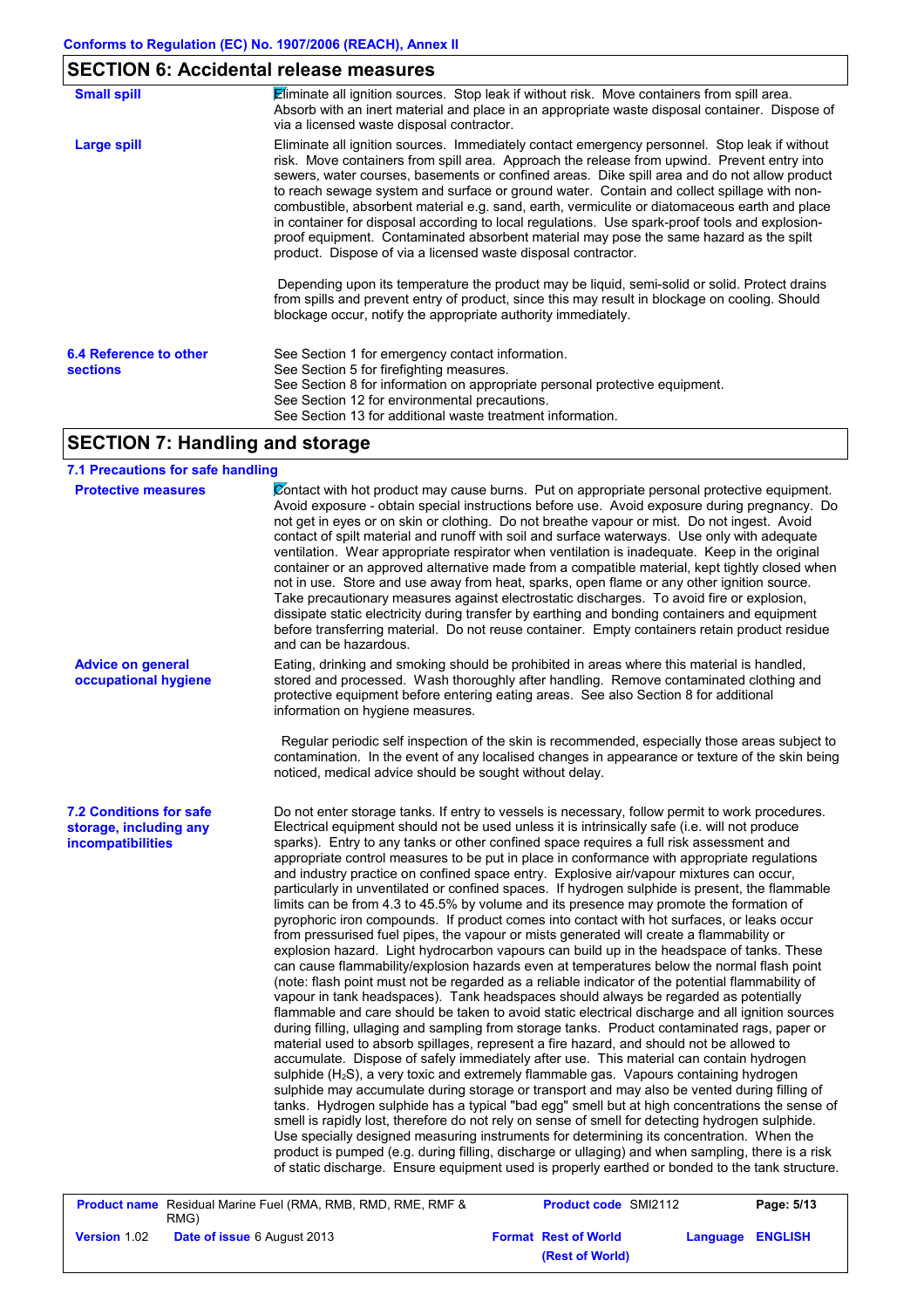## **SECTION 7: Handling and storage**

 Eliminate all ignition sources. Keep away from heat and direct sunlight. Keep container tightly closed and sealed until ready for use. Containers that have been opened must be carefully resealed and kept upright to prevent leakage. Do not store in unlabelled containers. Separate from oxidising materials. Store in accordance with local regulations. Store in a dry, cool and well-ventilated area, away from incompatible materials (see Section 10). Store in a segregated and approved area. Use appropriate containment to avoid environmental contamination.

#### **7.3 Specific end use(s)**

**Recommendations** See section 1.2 and Exposure scenarios in annex, if applicable.

#### **SECTION 8: Exposure controls/personal protection**

#### **8.1 Control parameters**

**Occupational exposure limits**

| <b>Product/ingredient name</b>   | <b>Exposure limit values</b>                                                   |  |  |
|----------------------------------|--------------------------------------------------------------------------------|--|--|
| $\overline{F}$ uel oil, residual | <b>ACGIH TLV (United States).</b>                                              |  |  |
|                                  | TWA: 0.2 mg/m <sup>3</sup> , (Benzene-soluble)                                 |  |  |
| Fuels, diesel                    | ACGIH TLV (United States). Absorbed through skin.                              |  |  |
|                                  | TWA: 100 mg/m <sup>3</sup> , (measured as total hydrocarbons) 8 hours. Issued/ |  |  |
|                                  | Revised: 1/2007 Form: Inhalable fraction and vapor                             |  |  |
|                                  | TWA: 100 mg/m <sup>3</sup> 8 hours. Issued/Revised: 1/2007 Form: Total         |  |  |
|                                  | hydrocarbons                                                                   |  |  |
| Naphthalene                      | EU OEL (Europe).                                                               |  |  |
|                                  | TWA: 50 mg/m <sup>3</sup> 8 hours. Issued/Revised: 7/1991                      |  |  |
|                                  | TWA: 10 ppm 8 hours. Issued/Revised: 7/1991                                    |  |  |
| Hydrogen Sulphide                | EU OEL (Europe).                                                               |  |  |
|                                  | TWA: 7 mg/m <sup>3</sup> 8 hours. Issued/Revised: 12/2009                      |  |  |
|                                  | TWA: 5 ppm 8 hours. Issued/Revised: 12/2009                                    |  |  |
|                                  | STEL: 14 mg/m <sup>3</sup> 15 minutes. Issued/Revised: 12/2009                 |  |  |
|                                  | STEL: 10 ppm 15 minutes. Issued/Revised: 12/2009                               |  |  |

Whilst specific OELs for certain components may be shown in this section, other components may be present in any mist, vapour or dust produced. Therefore, the specific OELs may not be applicable to the product as a whole and are provided for guidance only.

**Recommended monitoring procedures**

 $\mathbf$   $\mathbf F$  this product contains ingredients with exposure limits, personal, workplace atmosphere or biological monitoring may be required to determine the effectiveness of the ventilation or other control measures and/or the necessity to use respiratory protective equipment. Reference should be made to monitoring standards, such as the following: European Standard EN 689 (Workplace atmospheres - Guidance for the assessment of exposure by inhalation to chemical agents for comparison with limit values and measurement strategy) European Standard EN 14042 (Workplace atmospheres - Guide for the application and use of procedures for the assessment of exposure to chemical and biological agents) European Standard EN 482 (Workplace atmospheres - General requirements for the performance of procedures for the measurement of chemical agents) Reference to national guidance documents for methods for the determination of hazardous substances will also be required.

#### **Derived No Effect Level**

| <b>Product/ingredient name</b>              | <b>Type</b> |                                                 | <b>Exposure</b> | <b>Value</b>                | <b>Population</b> | <b>Effects</b> |
|---------------------------------------------|-------------|-------------------------------------------------|-----------------|-----------------------------|-------------------|----------------|
| <b>Fuel oil</b> , residual                  | <b>DNEL</b> | Short term<br>Inhalation                        | 15 minutes      | 4700 mg/m <sup>3</sup>      | <b>Workers</b>    | Systemic       |
|                                             | <b>DNEL</b> | Long term Dermal                                | 8 hours TWA     | $0.065$ mg/kg<br>bw/day     | Workers           | Systemic       |
|                                             | <b>DNEL</b> | Long term<br>Inhalation                         | 8 hours TWA     | $0.12 \text{ mg/m}^3$       | Workers           | Systemic       |
|                                             | <b>DNEL</b> | Long term Oral                                  | 24 hours TWA    | $0.015$ mg/kg<br>bw/day     | Consumers         | Systemic       |
| Fuels, diesel                               | <b>DNEL</b> | Short term<br>Inhalation                        | 15 minutes      | 4300 mg/m <sup>3</sup>      | <b>Workers</b>    | Systemic       |
|                                             | <b>DNEL</b> | Long term Dermal                                | 8 hours TWA     | 2.9 mg/kg bw/<br>day        | <b>Workers</b>    | Systemic       |
|                                             | <b>DNEL</b> | Long term<br>Inhalation                         | 8 hours TWA     | $68 \text{ mg/m}^3$         | <b>Workers</b>    | Systemic       |
|                                             | <b>DNEL</b> | Short term<br>Inhalation                        | 15 minutes      | $2600 \; \text{mg/m}^3$     | Consumers         | Systemic       |
|                                             | <b>DNEL</b> | Long term Dermal                                | TWA             | 1.3 mg/kg bw/<br>day        | <b>Consumers</b>  | Systemic       |
|                                             | <b>DNEL</b> | Long term                                       | 24 hours TWA    | $20 \text{ mg/m}^3$         | Consumers         | Systemic       |
| <b>Product name</b><br>RMG)                 |             | Residual Marine Fuel (RMA, RMB, RMD, RME, RMF & |                 | Product code SMI2112        |                   | Page: 6/13     |
| Version 1.02<br>Date of issue 6 August 2013 |             |                                                 |                 | <b>Format Rest of World</b> | Language          | <b>ENGLISH</b> |
|                                             |             |                                                 |                 | (Rest of World)             |                   |                |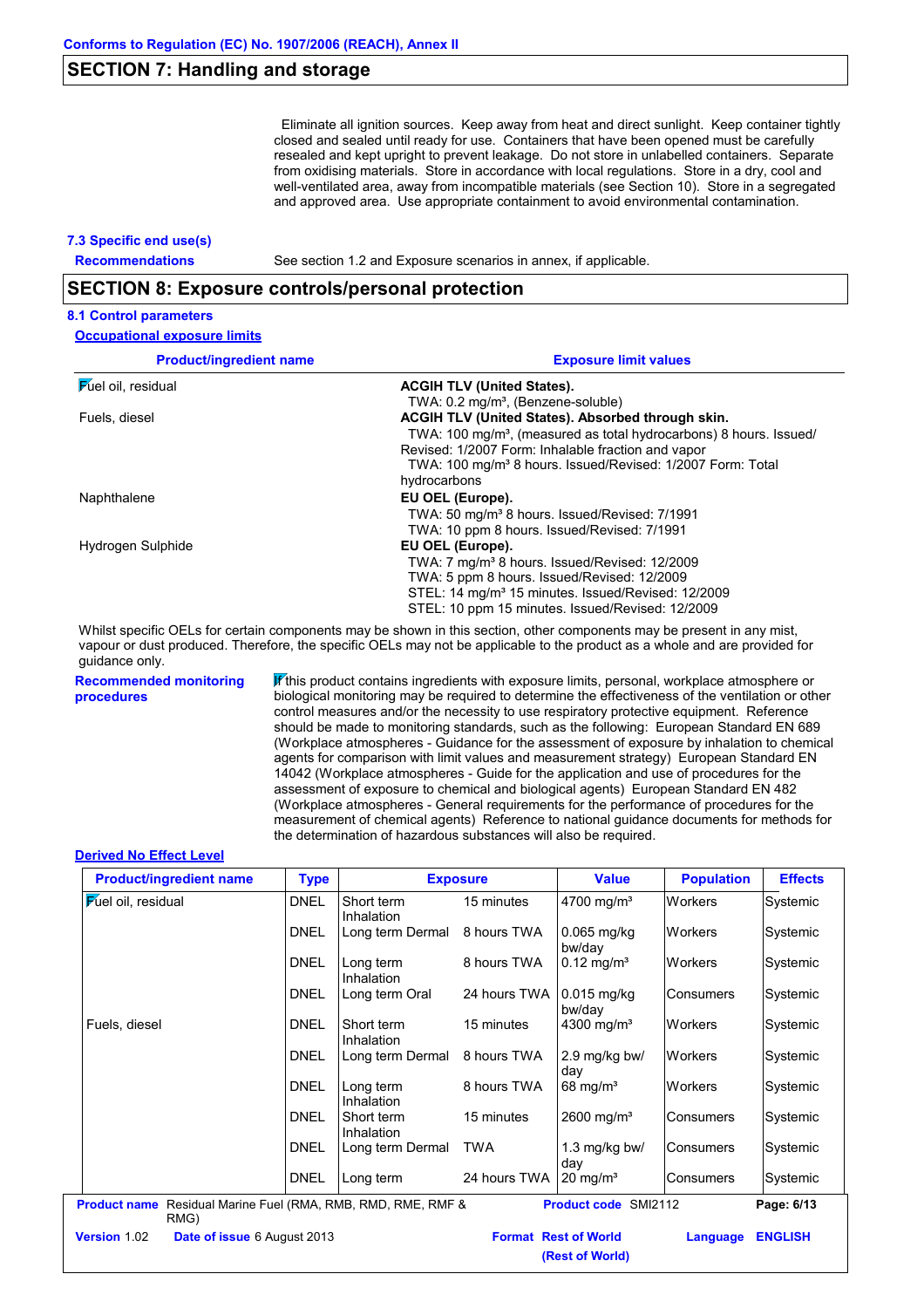|                                                   | <b>SECTION 8: Exposure controls/personal protection</b>                                                                                                                                                                                                                                                                                                                                                                                                                                                                                                                                                                                                                                                                                                                                                                                                                                                                                                                                                                                                                                                                                                                                                                                               |  |  |
|---------------------------------------------------|-------------------------------------------------------------------------------------------------------------------------------------------------------------------------------------------------------------------------------------------------------------------------------------------------------------------------------------------------------------------------------------------------------------------------------------------------------------------------------------------------------------------------------------------------------------------------------------------------------------------------------------------------------------------------------------------------------------------------------------------------------------------------------------------------------------------------------------------------------------------------------------------------------------------------------------------------------------------------------------------------------------------------------------------------------------------------------------------------------------------------------------------------------------------------------------------------------------------------------------------------------|--|--|
|                                                   | Inhalation                                                                                                                                                                                                                                                                                                                                                                                                                                                                                                                                                                                                                                                                                                                                                                                                                                                                                                                                                                                                                                                                                                                                                                                                                                            |  |  |
| <b>Predicted No Effect Concentration</b>          |                                                                                                                                                                                                                                                                                                                                                                                                                                                                                                                                                                                                                                                                                                                                                                                                                                                                                                                                                                                                                                                                                                                                                                                                                                                       |  |  |
| No PNECs available                                |                                                                                                                                                                                                                                                                                                                                                                                                                                                                                                                                                                                                                                                                                                                                                                                                                                                                                                                                                                                                                                                                                                                                                                                                                                                       |  |  |
|                                                   |                                                                                                                                                                                                                                                                                                                                                                                                                                                                                                                                                                                                                                                                                                                                                                                                                                                                                                                                                                                                                                                                                                                                                                                                                                                       |  |  |
| <b>8.2 Exposure controls</b>                      |                                                                                                                                                                                                                                                                                                                                                                                                                                                                                                                                                                                                                                                                                                                                                                                                                                                                                                                                                                                                                                                                                                                                                                                                                                                       |  |  |
| <b>Appropriate engineering</b><br><b>controls</b> | Provide exhaust ventilation or other engineering controls to keep the airborne concentrations of<br>vapours below their respective occupational exposure limits.<br>All activities involving chemicals should be assessed for their risks to health, to ensure<br>exposures are adequately controlled. Personal protective equipment should only be considered<br>after other forms of control measures (e.g. engineering controls) have been suitably evaluated.<br>Personal protective equipment should conform to appropriate standards, be suitable for use, be<br>kept in good condition and properly maintained.<br>Your supplier of personal protective equipment should be consulted for advice on selection and<br>appropriate standards. For further information contact your national organisation for standards.<br>The final choice of protective equipment will depend upon a risk assessment. It is important to<br>ensure that all items of personal protective equipment are compatible.                                                                                                                                                                                                                                             |  |  |
| <b>Individual protection measures</b>             |                                                                                                                                                                                                                                                                                                                                                                                                                                                                                                                                                                                                                                                                                                                                                                                                                                                                                                                                                                                                                                                                                                                                                                                                                                                       |  |  |
| <b>Hygiene measures</b>                           | Wash hands, forearms and face thoroughly after handling chemical products, before eating,<br>smoking and using the lavatory and at the end of the working period. Ensure that eyewash<br>stations and safety showers are close to the workstation location.                                                                                                                                                                                                                                                                                                                                                                                                                                                                                                                                                                                                                                                                                                                                                                                                                                                                                                                                                                                           |  |  |
| <b>Respiratory protection</b>                     | If local exhaust ventilation or other methods of ventilation are not possible or are insufficient,<br>wear suitable respiratory protective devices. Wear suitable respiratory protective devices if<br>there is a risk of exposure limits being exceeded. The choice of suitable respiratory device will<br>depend upon a risk assessment of the workplace environment and the task being carried out.<br>If required, the respiratory device must be certified as safe in defined explosive atmospheres<br>(EX Label). Respiratory protective devices must be checked to ensure they fit correctly each<br>time they are worn. Please consult European standard EN 529 for further guidance on the<br>selection, use, care and maintenance of respiratory protective devices.                                                                                                                                                                                                                                                                                                                                                                                                                                                                        |  |  |
|                                                   | Suitable breathing apparatus (independent of ambient atmosphere) must be worn if any of the<br>following situations apply.<br>- When the workplace atmosphere is considered to be immediately dangerous to life and health.<br>- When there is a risk of the workplace atmosphere being oxygen deficient.<br>- When the workplace atmosphere is uncontrolled.<br>- When the workplace atmosphere is unknown.<br>- When there is a risk of loss of consciousness or asphyxiation<br>- When entry into a confined space is required.<br>- When there is a risk of gases being released that could be a fire or explosion hazard.<br>- When the concentration of contaminants in the atmosphere exceeds the level of protection<br>(maximum allowed concentration) given by a filtering device<br>- When the contaminants have a low odour that would not be tasted or smelt by the wearer of a<br>filtering device if the filter became exhausted or saturated.<br>- When there is a risk of hydrogen sulphide exposure limits being exceeded.<br>If there is a requirement for the use of a respiratory protective device, but the use of breathing<br>apparatus (independent of ambient atmosphere) is not required, then a suitable filtering device |  |  |
|                                                   | must be worn.<br>The filter class must be suitable for the maximum contaminant concentration (gas/vapour/<br>aerosol/particulates) that may arise when handling the product.                                                                                                                                                                                                                                                                                                                                                                                                                                                                                                                                                                                                                                                                                                                                                                                                                                                                                                                                                                                                                                                                          |  |  |
|                                                   | Recommended: Combined filter suitable for gases, vapours and particles (dust, smoke, mist,<br>aerosol). Filter type: AP.                                                                                                                                                                                                                                                                                                                                                                                                                                                                                                                                                                                                                                                                                                                                                                                                                                                                                                                                                                                                                                                                                                                              |  |  |
| <b>Eye/face protection</b>                        | Recommended: Chemical splash goggles.                                                                                                                                                                                                                                                                                                                                                                                                                                                                                                                                                                                                                                                                                                                                                                                                                                                                                                                                                                                                                                                                                                                                                                                                                 |  |  |
| <b>Skin protection</b>                            |                                                                                                                                                                                                                                                                                                                                                                                                                                                                                                                                                                                                                                                                                                                                                                                                                                                                                                                                                                                                                                                                                                                                                                                                                                                       |  |  |
| <b>Hand protection</b>                            | Hot material: to prevent thermal burns wear heat resistant and impervious gauntlets/gloves.<br>Cold material: Wear chemical resistant gloves. Recommended: nitrile gloves.<br>Protective gloves must give suitable protection against mechanical risks (i.e. abrasion, blade<br>cut and puncture).<br>Do not re-use gloves.<br>Protective gloves will deteriorate over time due to physical and chemical damage. Inspect and<br>replace gloves on a regular basis.<br>The frequency of replacement will depend upon the circumstances of use.                                                                                                                                                                                                                                                                                                                                                                                                                                                                                                                                                                                                                                                                                                         |  |  |
|                                                   | Hot material: to prevent thermal burns wear heat resistant and impervious gauntlets/gloves.<br>Cold material: Wear chemical resistant gloves. Recommended: nitrile gloves.                                                                                                                                                                                                                                                                                                                                                                                                                                                                                                                                                                                                                                                                                                                                                                                                                                                                                                                                                                                                                                                                            |  |  |

|                     | <b>Product name</b> Residual Marine Fuel (RMA, RMB, RMD, RME, RMF &<br>RMG) | <b>Product code SMI2112</b>                    |                         | Page: 7/13 |
|---------------------|-----------------------------------------------------------------------------|------------------------------------------------|-------------------------|------------|
| <b>Version 1.02</b> | <b>Date of issue 6 August 2013</b>                                          | <b>Format Rest of World</b><br>(Rest of World) | <b>Language ENGLISH</b> |            |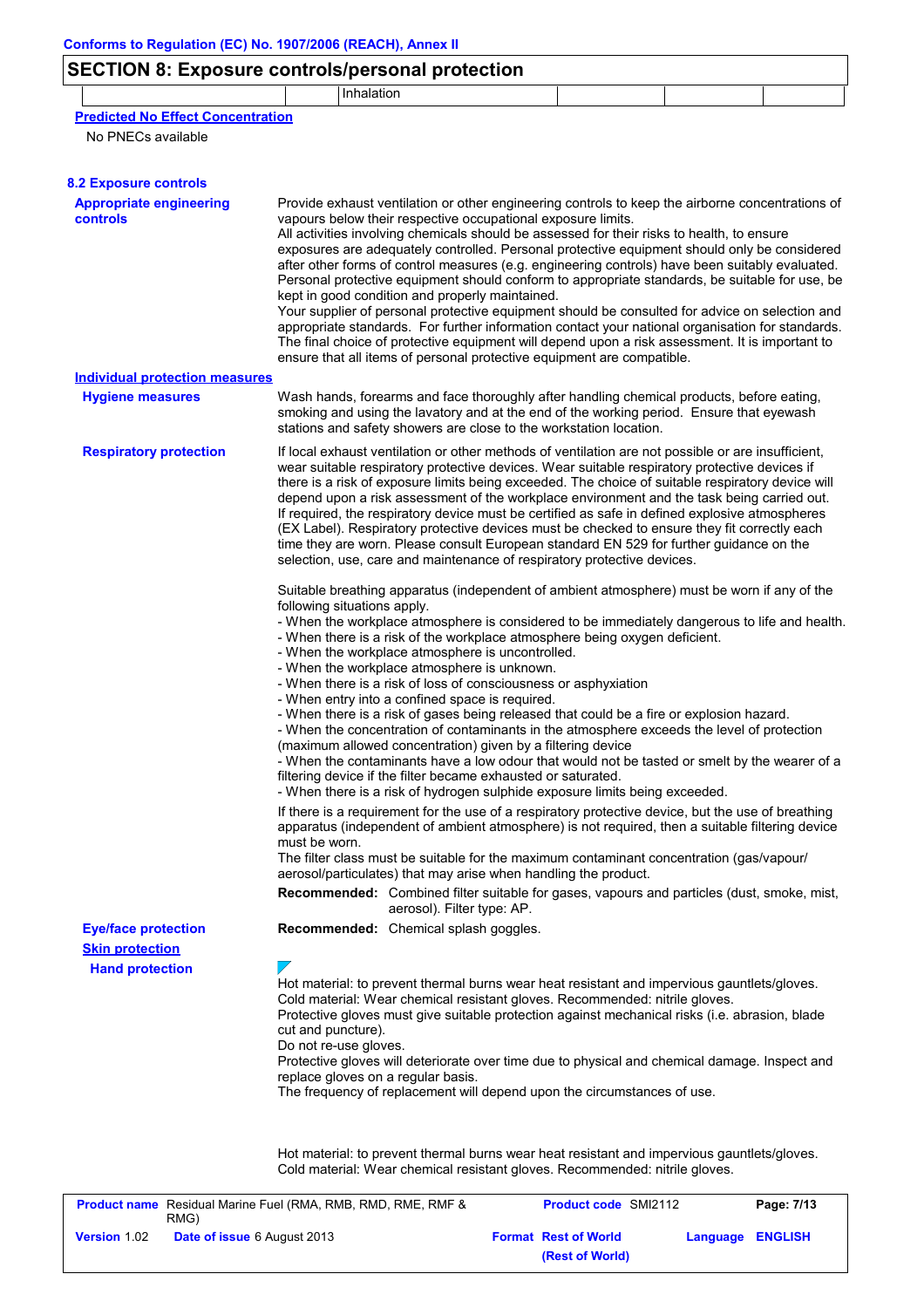# **SECTION 8: Exposure controls/personal protection**

| <b>Skin and body</b>                                 | <b>Zold material:</b><br>Wear suitable protective clothing.<br>Footwear highly resistant to chemicals.<br>When there is a risk of ignition wear inherently fire resistant protective clothes and gloves.<br>Refer to standard: ISO 11612<br>When there is a risk of ignition from static electricity, wear anti-static protective clothing. For<br>greatest effectiveness against static electricity, overalls, boots and gloves should all be anti-<br>static.<br>Refer to standard: FN 1149<br>Cotton or polyester/cotton overalls will only provide protection against light superficial<br>contamination.<br>Work clothing / overalls should be laundered on a regular basis. Laundering of contaminated<br>work clothing should only be done by professional cleaners who have been told about the<br>hazards of the contamination. Always keep contaminated work clothing away from<br>uncontaminated work clothing and uncontaminated personal clothes.<br>When the risk of skin exposure is high (from experience this could apply to the following tasks:<br>cleaning work, maintenance and service, filling and transfer, taking samples and cleaning up<br>spillages) then a chemical protective suit and boots will be required. |
|------------------------------------------------------|----------------------------------------------------------------------------------------------------------------------------------------------------------------------------------------------------------------------------------------------------------------------------------------------------------------------------------------------------------------------------------------------------------------------------------------------------------------------------------------------------------------------------------------------------------------------------------------------------------------------------------------------------------------------------------------------------------------------------------------------------------------------------------------------------------------------------------------------------------------------------------------------------------------------------------------------------------------------------------------------------------------------------------------------------------------------------------------------------------------------------------------------------------------------------------------------------------------------------------------------|
| <b>Thermal hazards</b>                               | Hot material: Protection should be provided for exposed areas of the neck and head. Wear<br>suitable protective clothing to protect against heat and brief contact with flame.                                                                                                                                                                                                                                                                                                                                                                                                                                                                                                                                                                                                                                                                                                                                                                                                                                                                                                                                                                                                                                                               |
| <b>Personal protective</b><br>equipment (Pictograms) |                                                                                                                                                                                                                                                                                                                                                                                                                                                                                                                                                                                                                                                                                                                                                                                                                                                                                                                                                                                                                                                                                                                                                                                                                                              |
| <b>Environmental exposure</b><br>controls            | Emissions from ventilation or work process equipment should be checked to ensure they<br>comply with the requirements of environmental protection legislation. In some cases, fume                                                                                                                                                                                                                                                                                                                                                                                                                                                                                                                                                                                                                                                                                                                                                                                                                                                                                                                                                                                                                                                           |

reduce emissions to acceptable levels.

scrubbers, filters or engineering modifications to the process equipment will be necessary to

# **SECTION 9: Physical and chemical properties**

#### **9.1 Information on basic physical and chemical properties**

| <b>Appearance</b>                                      |                                                                           |
|--------------------------------------------------------|---------------------------------------------------------------------------|
| <b>Physical state</b>                                  | Liquid.                                                                   |
| Colour                                                 | Dark Brown, / Black.                                                      |
| <b>Odour</b>                                           | Oily.                                                                     |
| <b>Odour threshold</b>                                 | Not available.                                                            |
| pH                                                     | Not available.                                                            |
| <b>Melting point/freezing point</b>                    | Not available.                                                            |
| Initial boiling point and boiling<br>range             | 150 to 750°C (302 to 1382°F)                                              |
| <b>Pour point</b>                                      | 0 to 30 $^{\circ}$ C                                                      |
| <b>Flash point</b>                                     | Closed cup: $>=60^{\circ}C$ ( $>=140^{\circ}F$ ) [Pensky-Martens.]        |
| <b>Evaporation rate</b>                                | Not available.                                                            |
| <b>Flammability (solid, gas)</b>                       | Not available.                                                            |
| <b>Upper/lower flammability or</b><br>explosive limits | Lower: 0.5%<br>Upper: 5%                                                  |
| <b>Vapour pressure</b>                                 | $<$ 0.133 kPa ( $<$ 1 mm Hg) at 20 $^{\circ}$ C                           |
| <b>Vapour density</b>                                  | $>0.9$ [Air = 1]                                                          |
| <b>Relative density</b>                                | Not available.                                                            |
| <b>Density</b>                                         | 975 kg/m <sup>3</sup> (0.975 g/cm <sup>3</sup> ) at 15°C                  |
| <b>Solubility(ies)</b>                                 | Not available.                                                            |
| <b>Partition coefficient: n-octanol/</b><br>water      | Not available.                                                            |
| <b>Auto-ignition temperature</b>                       | >250°C (>482°F)                                                           |
| <b>Decomposition temperature</b>                       | Not available.                                                            |
| <b>Viscosity</b>                                       | Kinematic: 10 to 180 mm <sup>2</sup> /s (10 to 180 cSt) at $50^{\circ}$ C |
| <b>Explosive properties</b>                            | Not available.                                                            |
| <b>Oxidising properties</b>                            | Not available.                                                            |
|                                                        |                                                                           |

## **9.2 Other information**

No additional information.

| <b>Product name</b> Residual Marine Fuel (RMA, RMB, RMD, RME, RMF &<br>RMG) | <b>Product code SMI2112</b>                    | Page: 8/13       |
|-----------------------------------------------------------------------------|------------------------------------------------|------------------|
| <b>Date of issue 6 August 2013</b><br><b>Version 1.02</b>                   | <b>Format Rest of World</b><br>(Rest of World) | Language ENGLISH |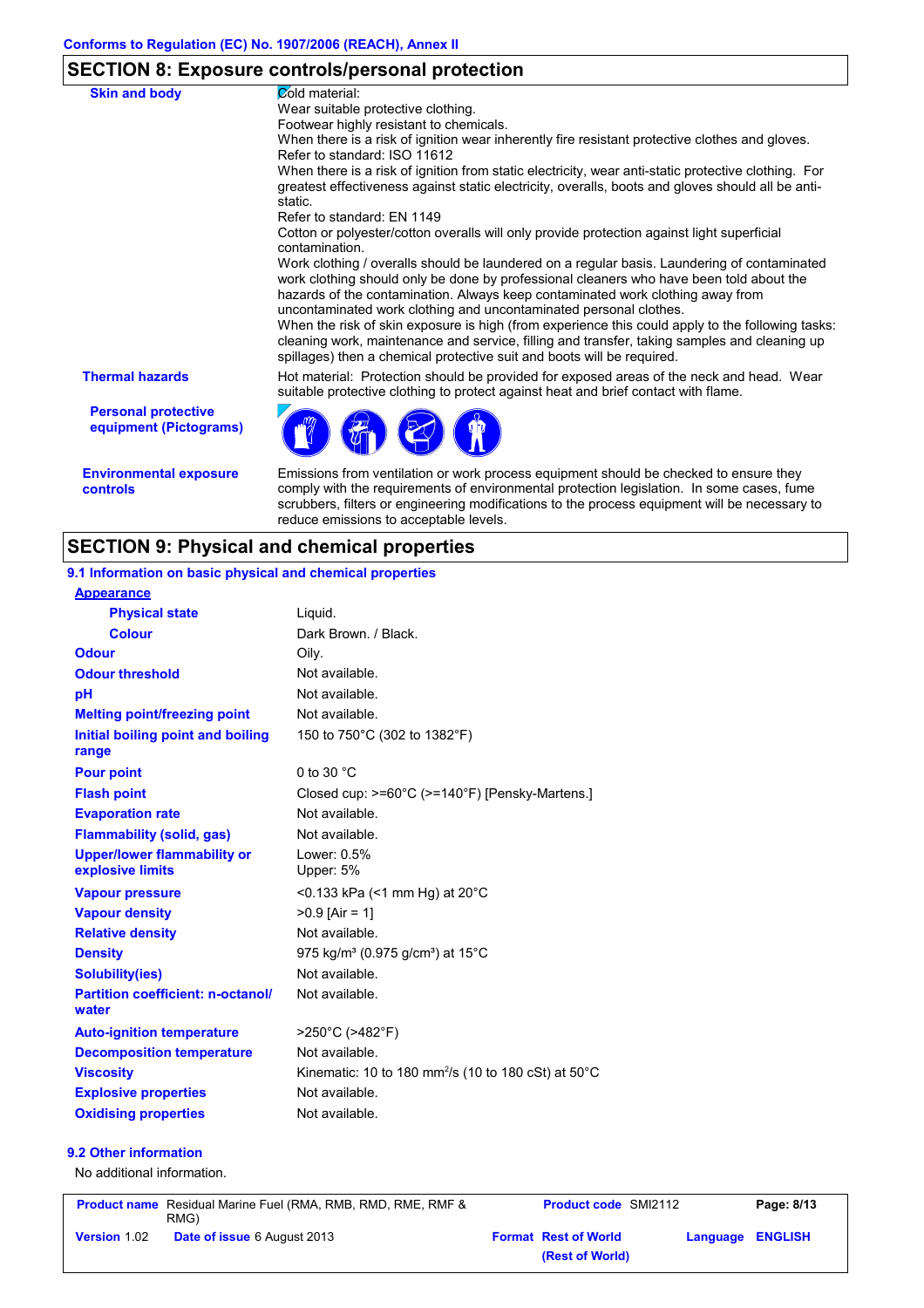| <b>SECTION 10: Stability and reactivity</b>     |                                                                                                                                                                         |  |
|-------------------------------------------------|-------------------------------------------------------------------------------------------------------------------------------------------------------------------------|--|
| <b>10.1 Reactivity</b>                          | No specific test data available for this product. Refer to Conditions to avoid and Incompatible<br>materials for additional information.                                |  |
| <b>10.2 Chemical stability</b>                  | The product is stable.                                                                                                                                                  |  |
| 10.3 Possibility of<br>hazardous reactions      | Under normal conditions of storage and use, hazardous polymerisation will not occur.<br>Under normal conditions of storage and use, hazardous reactions will not occur. |  |
| <b>10.4 Conditions to avoid</b>                 | Avoid all possible sources of ignition (spark or flame). Avoid excessive heat.                                                                                          |  |
| <b>10.5 Incompatible materials</b>              | Reactive or incompatible with the following materials: oxidising materials.                                                                                             |  |
| <b>10.6 Hazardous</b><br>decomposition products | Under normal conditions of storage and use, hazardous decomposition products should not be<br>produced.                                                                 |  |

# **SECTION 11: Toxicological information**

| 11.1 Information on toxicological effects       |                                                                                                                                                                                                                                                                                                                                |
|-------------------------------------------------|--------------------------------------------------------------------------------------------------------------------------------------------------------------------------------------------------------------------------------------------------------------------------------------------------------------------------------|
| Information on the likely<br>routes of exposure | Routes of entry anticipated: Dermal, Inhalation.                                                                                                                                                                                                                                                                               |
| <b>Potential acute health effects</b>           |                                                                                                                                                                                                                                                                                                                                |
| <b>Inhalation</b>                               | Harmful by inhalation. Can cause central nervous system (CNS) depression.                                                                                                                                                                                                                                                      |
| <b>Ingestion</b>                                | No known significant effects or critical hazards.                                                                                                                                                                                                                                                                              |
| <b>Skin contact</b>                             | Irritating to skin. Will cause burns if hot material contacts skin.                                                                                                                                                                                                                                                            |
| <b>Eye contact</b>                              | May cause eye irritation. Will cause burns if hot material contacts eyes.                                                                                                                                                                                                                                                      |
|                                                 | Symptoms related to the physical, chemical and toxicological characteristics                                                                                                                                                                                                                                                   |
| <b>Inhalation</b>                               | Adverse symptoms may include the following:<br>nausea or vomiting<br>headache<br>drowsiness/fatigue<br>dizziness/vertigo<br>unconsciousness                                                                                                                                                                                    |
| <b>Ingestion</b>                                | Adverse symptoms may include the following:<br>reduced foetal weight<br>increase in foetal deaths<br>skeletal malformations                                                                                                                                                                                                    |
| <b>Skin contact</b>                             | Adverse symptoms may include the following:<br>irritation<br>redness                                                                                                                                                                                                                                                           |
| <b>Eye contact</b>                              | Adverse symptoms may include the following:<br>pain or irritation<br>watering<br>redness                                                                                                                                                                                                                                       |
|                                                 | Delayed and immediate effects and also chronic effects from short and long term exposure                                                                                                                                                                                                                                       |
| <b>Inhalation</b>                               | Vapour, mists or fumes may contain polycyclic aromatic hydrocarbons some of which are known<br>to produce skin cancer. May be harmful by inhalation if exposure to vapour, mists or fumes<br>resulting from thermal decomposition products occurs. Vapour, mist or fume may irritate the<br>nose, mouth and respiratory tract. |
| <b>Ingestion</b>                                | If swallowed, may irritate the mouth, throat and digestive system. If swallowed, may cause<br>abdominal pain, stomach cramps, nausea, vomiting and diarrhoea.                                                                                                                                                                  |
| <b>Skin contact</b>                             | As with all such products containing potentially harmful levels of PCAs, prolonged or repeated<br>skin contact may eventually result in dermatitis or more serious irreversible skin disorders<br>including cancer.                                                                                                            |
| <b>Eye contact</b>                              | Potential risk of transient stinging or redness if accidental eye contact occurs. Vapour, mist or<br>fume may cause eye irritation. Exposure to vapour, mist or fume may cause stinging, redness<br>and watering of the eyes.                                                                                                  |
| <b>Potential chronic health effects</b>         |                                                                                                                                                                                                                                                                                                                                |
| General                                         | Harmful: danger of serious damage to health by prolonged exposure in contact with skin.<br>Vapour, mists or fumes may contain polycyclic aromatic hydrocarbons some of which are known<br>to produce skin cancer.                                                                                                              |
| <b>Carcinogenicity</b>                          | May cause cancer. Risk of cancer depends on duration and level of exposure.                                                                                                                                                                                                                                                    |
| <b>Mutagenicity</b>                             | No known significant effects or critical hazards.                                                                                                                                                                                                                                                                              |
| RMG)                                            | <b>Product name</b> Residual Marine Fuel (RMA, RMB, RMD, RME, RMF &<br><b>Product code SMI2112</b><br>Page: 9/13                                                                                                                                                                                                               |
| Version 1.02                                    | Date of issue 6 August 2013<br><b>Format Rest of World</b><br><b>ENGLISH</b><br>Language<br>(Rest of World)                                                                                                                                                                                                                    |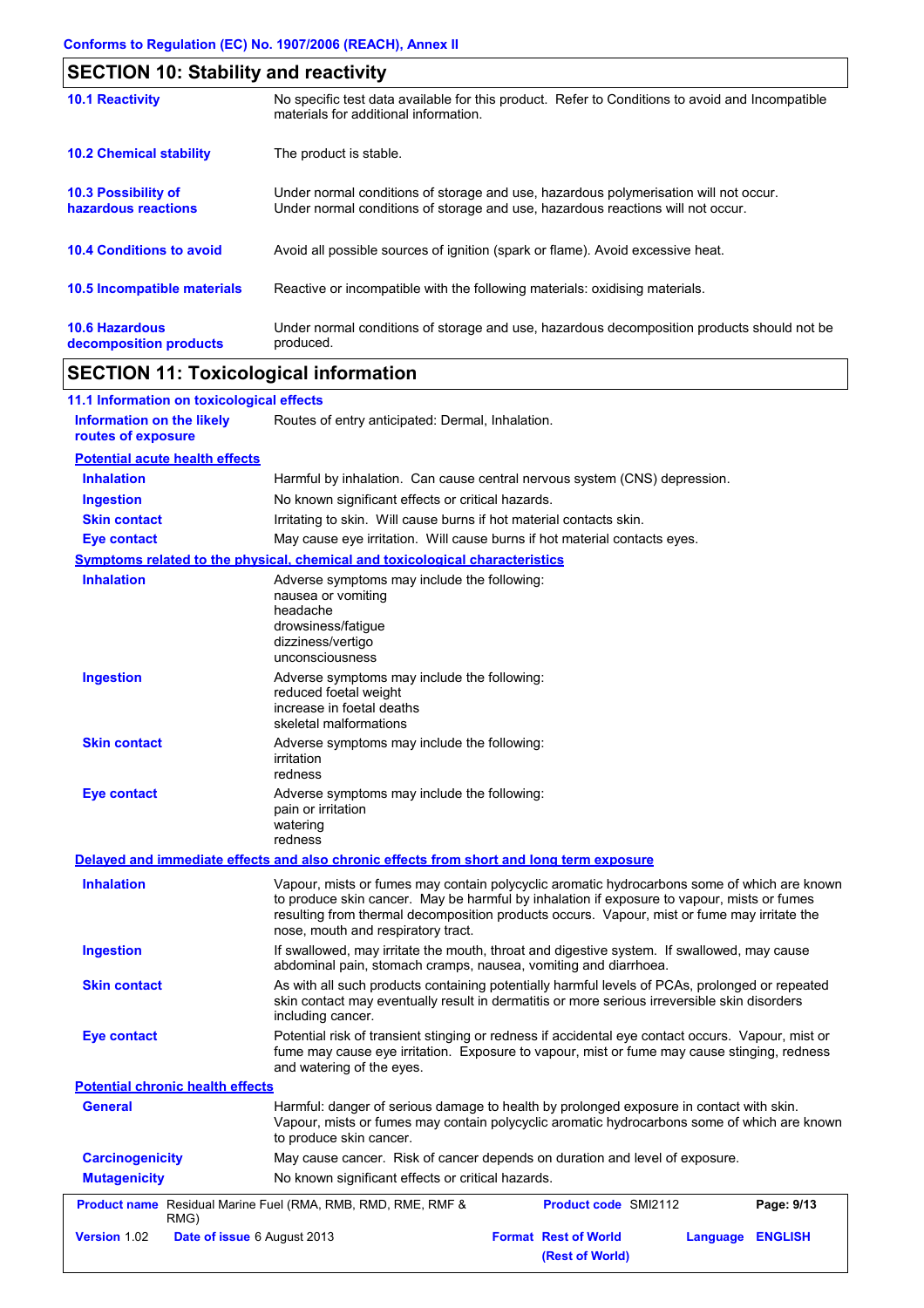# **SECTION 11: Toxicological information**

| <b>SECTION 12: Ecological information</b> |                                                   |
|-------------------------------------------|---------------------------------------------------|
| <b>Fertility effects</b>                  | No known significant effects or critical hazards. |
| <b>Developmental effects</b>              | Possible risk of harm to the unborn child.        |
|                                           |                                                   |

## **SECTION 12: Ecological information**

#### **12.1 Toxicity**

**Environmental hazards** Very toxic to aquatic organisms, may cause long-term adverse effects in the aquatic environment.

#### **12.2 Persistence and degradability**

IOPC Persistent / not persistent. oil: Persistent

#### **12.3 Bioaccumulative potential**

Not available.

| <b>12.4 Mobility in soil</b>                                  |                                                                                                                    |
|---------------------------------------------------------------|--------------------------------------------------------------------------------------------------------------------|
| <b>Soil/water partition</b><br>coefficient (K <sub>oc</sub> ) | Not available.                                                                                                     |
| <b>Mobility</b>                                               | Spillages may penetrate the soil causing ground water contamination. This material may<br>accumulate in sediments. |

| 12.5 Results of PBT and vPvB assessment |                 |  |
|-----------------------------------------|-----------------|--|
| <b>PBT</b>                              | Mot applicable. |  |
| vPvB                                    | Mot applicable. |  |

#### **12.6 Other adverse effects**

**Other ecological information**

This product has a density close to that of water. Spills are unlikely to form a distinct film on the water surface, and may become dispersed as globules if mixed or agitated. If released to water the product may sink.

## **SECTION 13: Disposal considerations**

#### **Methods of disposal 13.1 Waste treatment methods Product**

The generation of waste should be avoided or minimised wherever possible. Significant quantities of waste product residues should not be disposed of via the foul sewer but processed in a suitable effluent treatment plant. Dispose of surplus and non-recyclable products via a licensed waste disposal contractor. Disposal of this product, solutions and any by-products should at all times comply with the requirements of environmental protection and waste disposal legislation and any regional local authority requirements.

#### **Hazardous waste** Yes.

#### **European waste catalogue (EWC)**

| <b>Waste code</b> | <b>Waste designation</b> |
|-------------------|--------------------------|
| l 13 07 01*       | Ifuel oil and diesel     |

However, deviation from the intended use and/or the presence of any potential contaminants may require an alternative waste disposal code to be assigned by the end user.

| <b>Packaging</b>           |                                    |                                                                                                                                                                                                                                                                                                                                                                                                                                                                                                 |                                                |          |                |
|----------------------------|------------------------------------|-------------------------------------------------------------------------------------------------------------------------------------------------------------------------------------------------------------------------------------------------------------------------------------------------------------------------------------------------------------------------------------------------------------------------------------------------------------------------------------------------|------------------------------------------------|----------|----------------|
| <b>Methods of disposal</b> |                                    | Dispose of via an authorised person/licensed waste disposal contractor in accordance with<br>local regulations. Recycle, if possible.                                                                                                                                                                                                                                                                                                                                                           |                                                |          |                |
| <b>Special precautions</b> |                                    | This material and its container must be disposed of in a safe way. Care should be taken when<br>handling emptied containers that have not been cleaned or rinsed out. Empty containers or<br>liners may retain some product residues. Empty containers represent a fire hazard as they may<br>contain flammable product residues and vapour. Never weld, solder or braze empty containers.<br>Avoid dispersal of spilt material and runoff and contact with soil, waterways, drains and sewers. |                                                |          |                |
| <b>Other information</b>   |                                    | At sea, used or unwanted product should be stored for eventual discharge into port approved<br>waste oil disposal facilities.                                                                                                                                                                                                                                                                                                                                                                   |                                                |          |                |
|                            |                                    | Dusts generated during the removal of ash deposits from engine/boiler combustion surfaces or<br>exhaust spaces, will be harmful if inhaled and may cause nausea and eye, nose and throat<br>irritation. Repeated contact may result in serious irreversible disorders.<br>Before working in combustion/exhaust spaces or handling fuel oil ash/dust the area should be<br>thoroughly damped down with water. If this is not possible, wear full breathing apparatus or                          |                                                |          |                |
|                            | RMG)                               | <b>Product name</b> Residual Marine Fuel (RMA, RMB, RMD, RME, RMF &                                                                                                                                                                                                                                                                                                                                                                                                                             | <b>Product code SMI2112</b>                    |          | Page: 10/13    |
| <b>Version 1.02</b>        | <b>Date of issue 6 August 2013</b> |                                                                                                                                                                                                                                                                                                                                                                                                                                                                                                 | <b>Format Rest of World</b><br>(Rest of World) | Language | <b>ENGLISH</b> |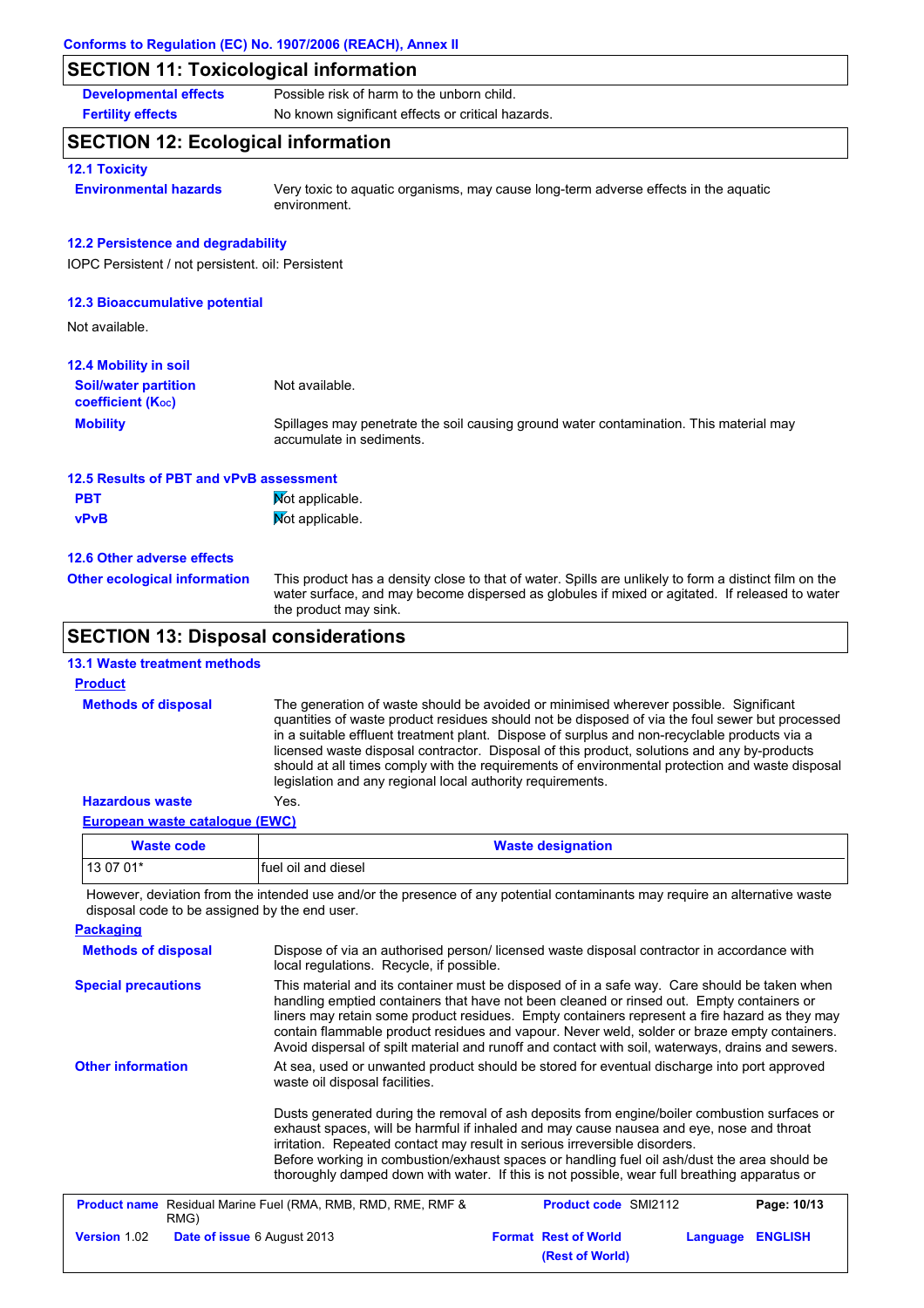# **SECTION 13: Disposal considerations**

positive pressure filter sets. Protective clothing must always be worn. When inspecting combustion/exhaust spaces, wear full face dust respirator and protective clothing.

| <b>SECTION 14: Transport information</b>  |                                                                                                |                                                                                                              |                                                                                                              |                                                                                                |
|-------------------------------------------|------------------------------------------------------------------------------------------------|--------------------------------------------------------------------------------------------------------------|--------------------------------------------------------------------------------------------------------------|------------------------------------------------------------------------------------------------|
|                                           | <b>ADR/RID</b>                                                                                 | <b>ADN</b>                                                                                                   | <b>IMDG</b>                                                                                                  | <b>IATA</b>                                                                                    |
| 14.1 UN number                            | <b>UN 3082</b>                                                                                 | <b>UN 9003</b>                                                                                               | <b>UN 3082</b>                                                                                               | <b>UN 3082</b>                                                                                 |
| 14.2 UN proper<br>shipping name           | <b>ENVIRONMENTALLY</b><br><b>HAZARDOUS</b><br>SUBSTANCE,<br>LIQUID, N.O.S.<br>(Heavy fuel oil) | <b>SUBSTANCES WITH</b><br>A FLASH-POINT<br>ABOVE 60°C AND<br><b>NOT MORE THAN</b><br>100°C. (Heavy fuel oil) | ENVIRONMENTALLY<br><b>HAZARDOUS</b><br>SUBSTANCE.<br>LIQUID, N.O.S.<br>(Heavy fuel oil).<br>Marine pollutant | <b>ENVIRONMENTALLY</b><br><b>HAZARDOUS</b><br>SUBSTANCE,<br>LIQUID, N.O.S.<br>(Heavy fuel oil) |
| <b>14.3 Transport</b><br>hazard class(es) | 9<br>$\mathbf{\mathbf{\underline{*}}}\mathbf{z}$                                               | 9<br>$\bigstar$                                                                                              | 9<br>$\mathbf{\mathbf{\underline{*}}}%$                                                                      | 9                                                                                              |
| 14.4 Packing<br>group                     | Ш                                                                                              | III                                                                                                          | $\mathbf{III}$                                                                                               | $\mathbf{III}$                                                                                 |
| 14.5<br><b>Environmental</b><br>hazards   | Yes.                                                                                           | Yes.                                                                                                         | Yes.                                                                                                         | No.                                                                                            |
| <b>Additional</b><br>information          | <b>Hazard identification</b><br>number<br>90<br>Tunnel code<br>Е                               | <b>Remarks</b><br>Table: C. Danger: 9+<br>(N2, CMR, F or S).                                                 | <b>Emergency</b><br>schedules (EmS)<br>F-A. S-F                                                              |                                                                                                |

**14.6 Special precautions for user** Not available.

| <b>ADR/RID Classification</b><br>code: | M6 |  |
|----------------------------------------|----|--|
| <b>ADN Classification code:</b>        | M6 |  |

## **SECTION 15: Regulatory information**

**15.1 Safety, health and environmental regulations/legislation specific for the substance or mixture EU Regulation (EC) No. 1907/2006 (REACH)**

# **Annex XIV - List of substances subject to authorisation**

**Substances of very high concern**

None of the components are listed.

| <b>TWOTIC OF THE COMPONEMIC AT CHISTCA.</b>                                                                                                              |                                                                                                                                                              |
|----------------------------------------------------------------------------------------------------------------------------------------------------------|--------------------------------------------------------------------------------------------------------------------------------------------------------------|
| <b>Annex XVII - Restrictions</b><br>on the manufacture,<br>placing on the market<br>and use of certain<br>dangerous substances,<br>mixtures and articles | For non-fuel uses - "Restricted to Professional Users. Attention - avoid exposure - obtain special<br>instructions before use". Must be marked on packaging. |
| <b>Other regulations</b>                                                                                                                                 |                                                                                                                                                              |
| <b>REACH Status</b>                                                                                                                                      | The company, as identified in Section 1, sells this product in the EU in compliance with the<br>current requirements of REACH.                               |
| <b>United States inventory</b><br>(TSCA 8b)                                                                                                              | All components are listed or exempted.                                                                                                                       |
| <b>Australia inventory (AICS)</b>                                                                                                                        | All components are listed or exempted.                                                                                                                       |
| <b>Canada inventory</b>                                                                                                                                  | All components are listed or exempted.                                                                                                                       |
| <b>China inventory (IECSC)</b>                                                                                                                           | Not determined.                                                                                                                                              |
| <b>Japan inventory (ENCS)</b>                                                                                                                            | Not determined.                                                                                                                                              |
| <b>Korea inventory (KECI)</b>                                                                                                                            | Not determined.                                                                                                                                              |
| RMG)                                                                                                                                                     | Product name Residual Marine Fuel (RMA, RMB, RMD, RME, RMF &<br><b>Product code SMI2112</b><br>Page: 11/13                                                   |

|                     | $\cdots$                           |                             |                         |
|---------------------|------------------------------------|-----------------------------|-------------------------|
| <b>Version 1.02</b> | <b>Date of issue 6 August 2013</b> | <b>Format Rest of World</b> | <b>Language ENGLISH</b> |
|                     |                                    | (Rest of World)             |                         |
|                     |                                    |                             |                         |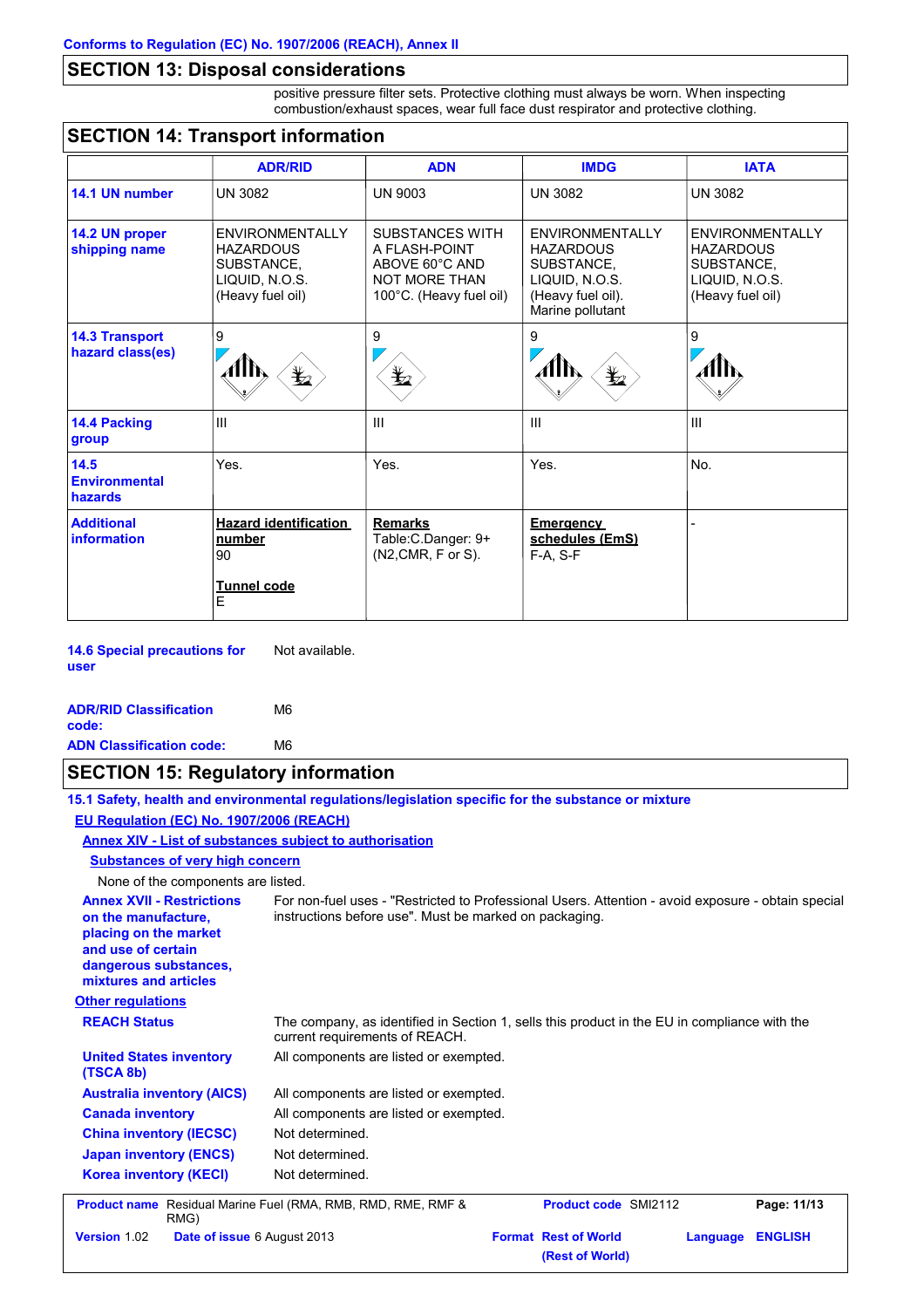# **SECTION 15: Regulatory information**

| <b>Philippines invent</b> |  |
|---------------------------|--|
| (PICCS)                   |  |

**Philippines inventory Philode Not determined.** 

**15.2 Chemical Safety Assessment**

Not applicable.

# **SECTION 16: Other information**

| <b>Abbreviations and acronyms</b>   | Inland Waterway                                                                           | ADN = European Provisions concerning the International Carriage of Dangerous Goods by                     |                |  |  |  |
|-------------------------------------|-------------------------------------------------------------------------------------------|-----------------------------------------------------------------------------------------------------------|----------------|--|--|--|
|                                     | Road                                                                                      | ADR = The European Agreement concerning the International Carriage of Dangerous Goods by                  |                |  |  |  |
|                                     | ATE = Acute Toxicity Estimate                                                             |                                                                                                           |                |  |  |  |
|                                     | BCF = Bioconcentration Factor                                                             |                                                                                                           |                |  |  |  |
|                                     | CAS = Chemical Abstracts Service                                                          |                                                                                                           |                |  |  |  |
|                                     |                                                                                           | CLP = Classification, Labelling and Packaging Regulation [Regulation (EC) No. 1272/2008]                  |                |  |  |  |
|                                     | CSA = Chemical Safety Assessment                                                          |                                                                                                           |                |  |  |  |
|                                     | CSR = Chemical Safety Report                                                              |                                                                                                           |                |  |  |  |
|                                     | DMEL = Derived Minimal Effect Level                                                       |                                                                                                           |                |  |  |  |
|                                     | DNEL = Derived No Effect Level<br>DPD = Dangerous Preparations Directive [1999/45/EC]     |                                                                                                           |                |  |  |  |
|                                     | DSD = Dangerous Substances Directive [67/548/EEC]                                         |                                                                                                           |                |  |  |  |
|                                     |                                                                                           | EINECS = European Inventory of Existing Commercial chemical Substances                                    |                |  |  |  |
|                                     | ES = Exposure Scenario                                                                    |                                                                                                           |                |  |  |  |
|                                     | EUH statement = CLP-specific Hazard statement                                             |                                                                                                           |                |  |  |  |
|                                     | EWC = European Waste Catalogue                                                            |                                                                                                           |                |  |  |  |
|                                     |                                                                                           | GHS = Globally Harmonized System of Classification and Labelling of Chemicals                             |                |  |  |  |
|                                     | IATA = International Air Transport Association                                            |                                                                                                           |                |  |  |  |
|                                     | IBC = Intermediate Bulk Container<br><b>IMDG = International Maritime Dangerous Goods</b> |                                                                                                           |                |  |  |  |
|                                     |                                                                                           | LogPow = logarithm of the octanol/water partition coefficient                                             |                |  |  |  |
|                                     |                                                                                           | MARPOL 73/78 = International Convention for the Prevention of Pollution From Ships, 1973 as               |                |  |  |  |
|                                     |                                                                                           | modified by the Protocol of 1978. ("Marpol" = marine pollution)                                           |                |  |  |  |
|                                     |                                                                                           | OECD = Organisation for Economic Co-operation and Development                                             |                |  |  |  |
|                                     | PBT = Persistent, Bioaccumulative and Toxic                                               |                                                                                                           |                |  |  |  |
|                                     | <b>PNEC = Predicted No Effect Concentration</b>                                           |                                                                                                           |                |  |  |  |
|                                     |                                                                                           | RID = The Regulations concerning the International Carriage of Dangerous Goods by Rail                    |                |  |  |  |
|                                     |                                                                                           | <b>RRN = REACH Registration Number</b><br>SADT = Self-Accelerating Decomposition Temperature              |                |  |  |  |
|                                     | SVHC = Substances of Very High Concern                                                    |                                                                                                           |                |  |  |  |
|                                     |                                                                                           | STOT-RE = Specific Target Organ Toxicity - Repeated Exposure                                              |                |  |  |  |
|                                     | STOT-SE = Specific Target Organ Toxicity - Single Exposure                                |                                                                                                           |                |  |  |  |
|                                     | TWA = Time weighted average                                                               |                                                                                                           |                |  |  |  |
|                                     | $UN = United Nations$                                                                     |                                                                                                           |                |  |  |  |
|                                     | UVCB = Complex hydrocarbon substance                                                      |                                                                                                           |                |  |  |  |
|                                     | VOC = Volatile Organic Compound<br>vPvB = Very Persistent and Very Bioaccumulative        |                                                                                                           |                |  |  |  |
|                                     |                                                                                           |                                                                                                           |                |  |  |  |
| <b>Full text of abbreviated H</b>   | <b>H</b> 302<br>Harmful if swallowed.                                                     |                                                                                                           |                |  |  |  |
| <b>statements</b>                   | H315                                                                                      | H304<br>May be fatal if swallowed and enters airways.<br>Causes skin irritation.                          |                |  |  |  |
|                                     | H332<br>Harmful if inhaled.                                                               |                                                                                                           |                |  |  |  |
|                                     | H350<br>May cause cancer.                                                                 |                                                                                                           |                |  |  |  |
|                                     | H351<br>Suspected of causing cancer.                                                      |                                                                                                           |                |  |  |  |
|                                     | H361d<br>Suspected of damaging the unborn child.                                          |                                                                                                           |                |  |  |  |
|                                     | H373<br>May cause damage to organs through prolonged or repeated exposure.                |                                                                                                           |                |  |  |  |
|                                     | H410                                                                                      | H400<br>Very toxic to aquatic life.                                                                       |                |  |  |  |
|                                     | H411                                                                                      | Very toxic to aquatic life with long lasting effects.<br>Toxic to aquatic life with long lasting effects. |                |  |  |  |
| <b>Full text of classifications</b> | Kcute Tox. 4, H302                                                                        | <b>ACUTE TOXICITY: ORAL - Category 4</b>                                                                  |                |  |  |  |
| <b>[CLP/GHS]</b>                    | Acute Tox. 4, H332                                                                        | <b>ACUTE TOXICITY: INHALATION - Category 4</b>                                                            |                |  |  |  |
|                                     | Aquatic Acute 1, H400                                                                     | ACUTE AQUATIC HAZARD - Category 1                                                                         |                |  |  |  |
|                                     | Aquatic Chronic 1, H410                                                                   | LONG-TERM AQUATIC HAZARD - Category 1                                                                     |                |  |  |  |
|                                     | Aquatic Chronic 2, H411                                                                   | LONG-TERM AQUATIC HAZARD - Category 2                                                                     |                |  |  |  |
|                                     | Asp. Tox. 1, H304                                                                         | <b>ASPIRATION HAZARD - Category 1</b>                                                                     |                |  |  |  |
|                                     | Carc. 1B, H350                                                                            | CARCINOGENICITY - Category 1B                                                                             |                |  |  |  |
|                                     | Carc. 2, H351<br>Repr. 2, H361d                                                           | CARCINOGENICITY - Category 2<br>TOXIC TO REPRODUCTION [Unborn child] - Category 2                         |                |  |  |  |
|                                     | Skin Irrit. 2, H315                                                                       | SKIN CORROSION/IRRITATION - Category 2                                                                    |                |  |  |  |
|                                     | STOT RE 2, H373                                                                           | SPECIFIC TARGET ORGAN TOXICITY (REPEATED                                                                  |                |  |  |  |
|                                     |                                                                                           |                                                                                                           |                |  |  |  |
| RMG)                                | <b>Product name</b> Residual Marine Fuel (RMA, RMB, RMD, RME, RMF &                       | <b>Product code SMI2112</b>                                                                               | Page: 12/13    |  |  |  |
| <b>Version 1.02</b>                 | Date of issue 6 August 2013                                                               | <b>Format Rest of World</b><br>Language                                                                   | <b>ENGLISH</b> |  |  |  |
|                                     |                                                                                           | (Rest of World)                                                                                           |                |  |  |  |
|                                     |                                                                                           |                                                                                                           |                |  |  |  |